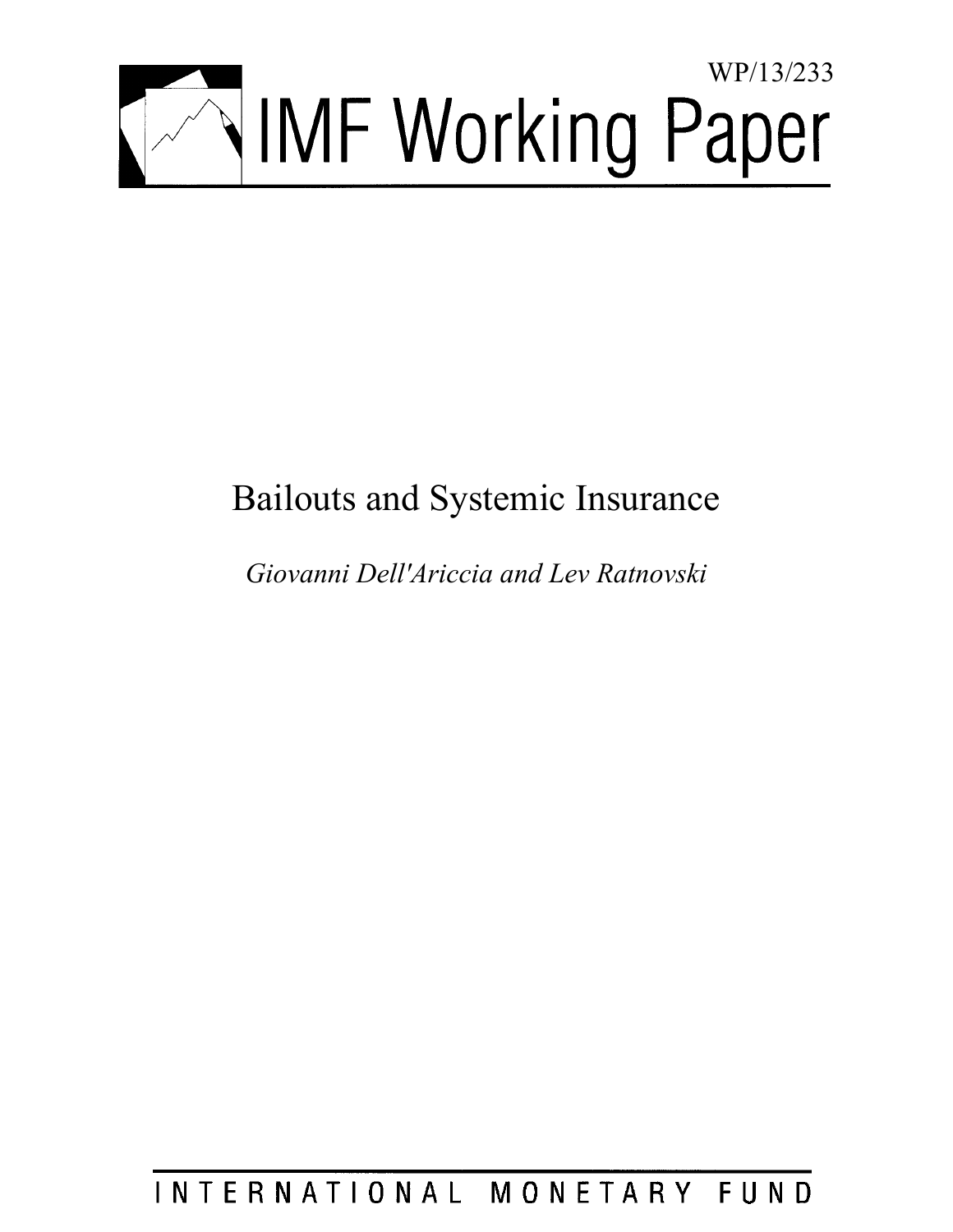## **IMF Working Paper**

## Research Department

## **Bailouts and Systemic Insurance**

## Prepared by Giovanni Dell'Ariccia and Lev Ratnovski<sup>1</sup>

Authorized for distribution by Stijn Claessens

November 2013

**This Working Paper should not be reported as representing the views of the IMF.**  The views expressed in this Working Paper are those of the author(s) and do not necessarily represent those of the IMF or IMF policy. Working Papers describe research in progress by the author(s) and are published to elicit comments and to further debate.

### **Abstract**

We revisit the link between bailouts and bank risk taking. The expectation of government support to failing banks creates moral hazard—increases bank risk taking. However, when a bank's success depends on both its effort and the overall stability of the banking system, a government's commitment to shield banks from contagion may increase their incentives to invest prudently and so reduce bank risk taking. This systemic insurance effect will be relatively more important when bailout rents are low and the risk of contagion (upon a bank failure) is high. The optimal policy may then be not to try to avoid bailouts, but to make them "effective": associated with lower rents.

JEL Classification Numbers: G01, G21, G28

Keywords: Bailouts, banking crises, moral hazard, systemic risk, contagion, bank resolution

Author's E-Mail Address:GDellAriccia@imf.org ; LRatnovski@imf.org

<sup>&</sup>lt;sup>1</sup> We thank Stijn Claessens, Martin Hellwig, Anjan Thakor, and the participants of SED meetings (Cyprus), FDIC Annual Bank Research Conference, Workshop on International Economics and Finance at CREI (Barcelona), SUERF meetings (Zurich), UC Davis Symposium on Financial Institutions and Financial Stability, and seminars at IMF and Max Planck Institute for Collective Goods (Bonn) for helpful comments.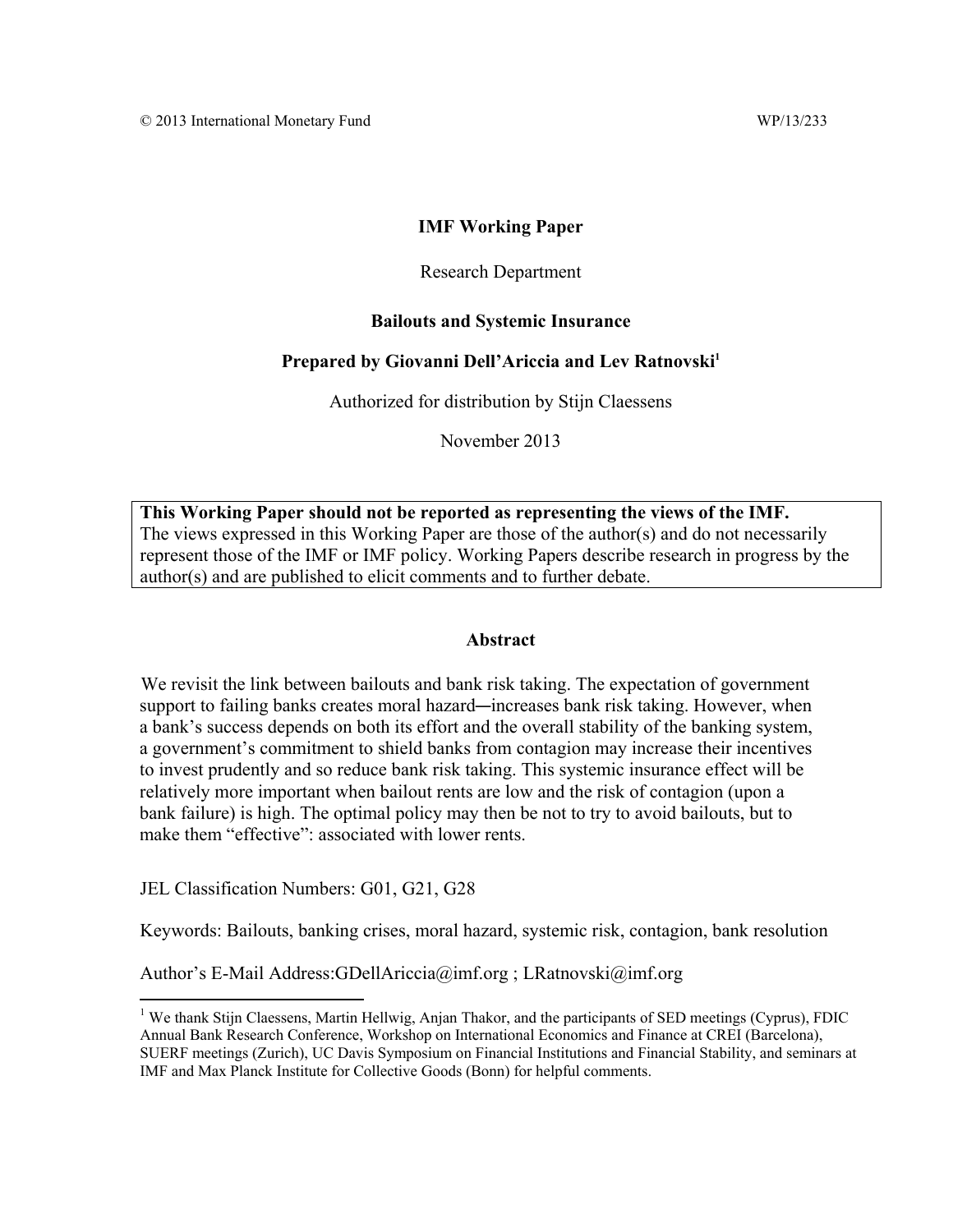| П.     |    |
|--------|----|
|        |    |
|        |    |
|        |    |
|        |    |
|        |    |
|        |    |
|        |    |
|        |    |
|        |    |
| Figure |    |
|        |    |
|        |    |
|        | 23 |

Contents

## Page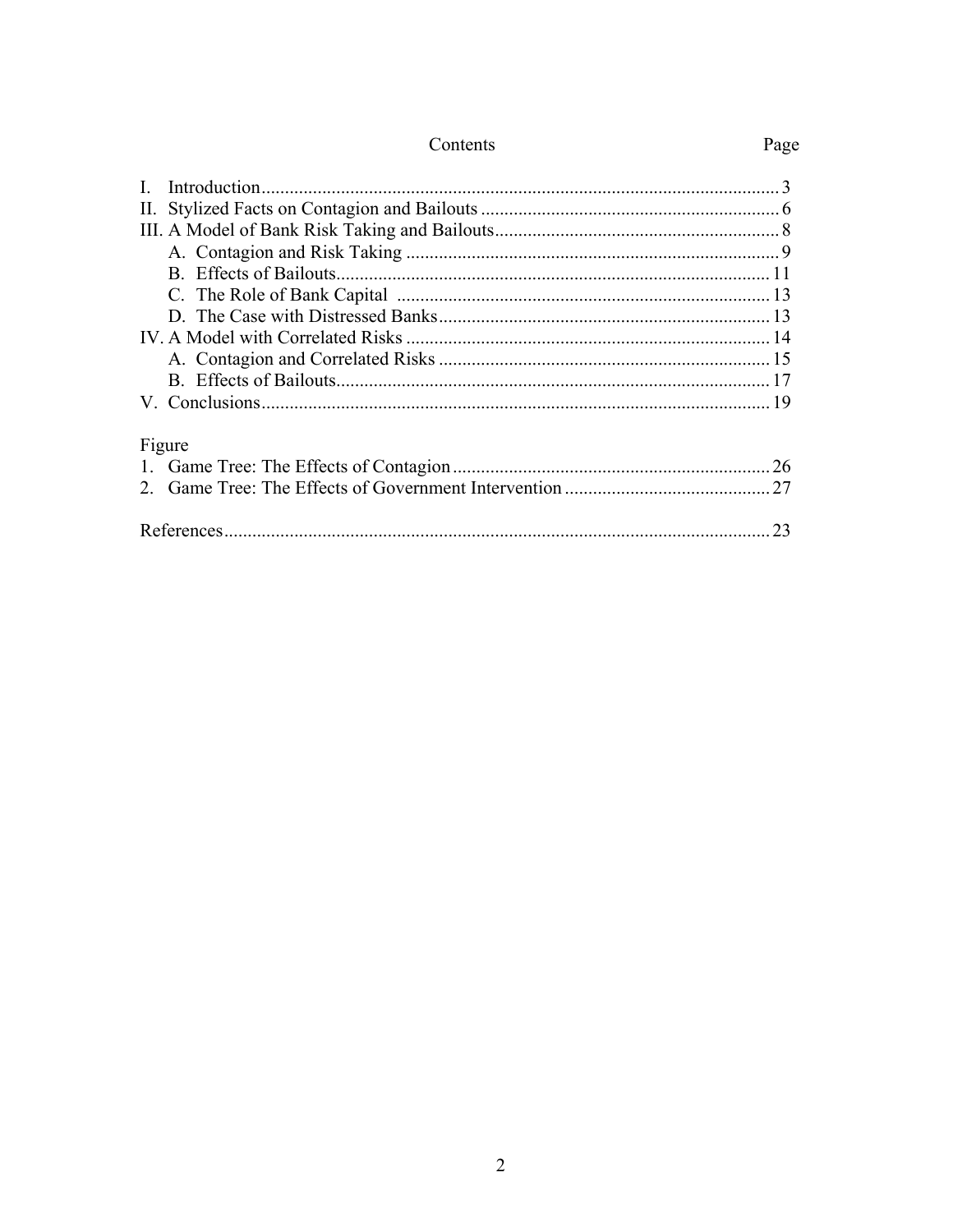## 1 Introduction

In the recent crisis, governments in several countries provided massive support to distressed financial institutions (directly through exceptional liquidity and capital support, and indirectly through unprecedented Öscal and monetary expansions). The literature accepts that such support was essential to prevent a financial sector meltdown, which would have had devastating effects on the real economy. However it is also forceful in pointing out that, in the long run, government support to banks carries significant moral hazard costs. When banks expect to be supported in a crisis, they take more risk, because shareholders, managers, and other stakeholders believe they can shift negative risk realizations to the taxpayer. So the expectations of support increase the probability of bank failures that governments want to avoid in the first place (Acharya and Yorulmazer, 2007; Diamond and Rajan, 2009; Farhi and Tirole, 2012).

This paper highlights that when there are risks beyond the control of individual banks, such as the risk of contagion, the expectation of government support, while creating moral hazard, also entails a virtuous "systemic insurance" effect on bank risk taking. The reason is that bailouts protect banks against contagion, removing an exogenous source of risk, and this may increase bank incentives to monitor loans. The interaction between the moral hazard and systemic insurance effects of expected bailouts is the focus of this paper.

The risk of contagion is one of the reasons that makes banks special. While a car company going bankrupt is an opportunity for its competitors, a bank going bankrupt is a potential threat to the industry, especially when the failing bank is large. Banks are exposed to each other directly through the interbank market, and indirectly through the real economy and financial markets. While banks have some control over direct exposures, the indirect links are largely beyond an individual bank's control. The threat of contagion affects bank incentives. The key mechanism that we consider in this paper is that when a bank can fail due to exogenous circumstances, it does not invest as much to protect itself from idiosyncratic risk. Indeed, would you watch your cholesterol intake while eating on a plane that is likely to crash? Or save money for retirement when living in a war zone? Moreover, making the threat of contagion endogenous to the risk choices of all banks generates a strategic complementarity that amplifies initial results: banks take more risk when other banks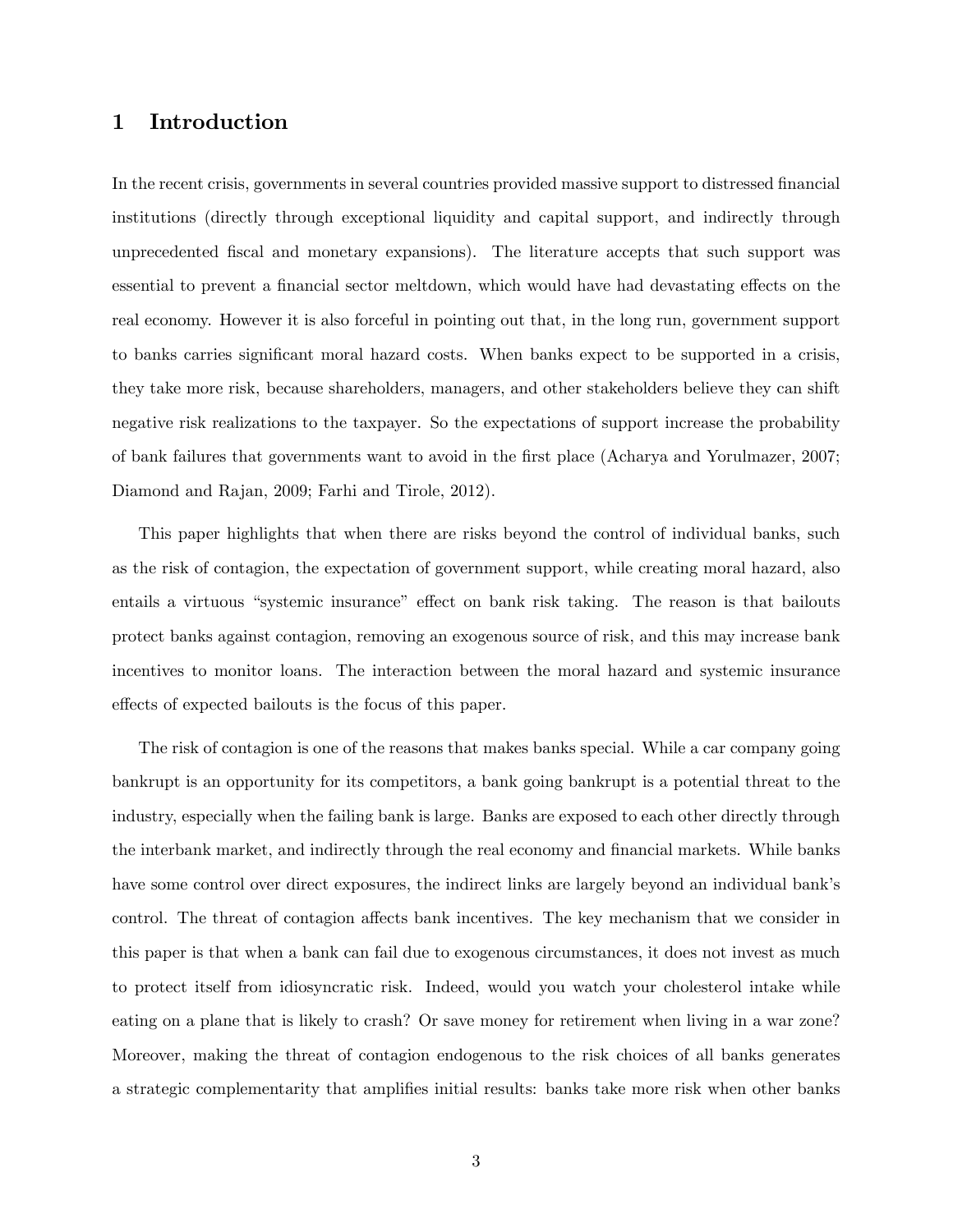take more risk, because risk taking of other banks increases the threat of contagion.<sup>1</sup>

Under these circumstances, when the government commits to stem the systemic effects of bank failure, it has two effects on bank incentives. The first is the classical moral hazard effect described in much of the literature. The second is a *systemic insurance* effect that increases banks' incentives to monitor loans (this is similar to the effect identified for macro shocks by Cordella and Levy-Yeyati, 2003, and to that of IMF lending to sovereigns in Corsetti et al., 2006). The promise of bailout removes a risk outside the control of a bank and increases its return to monitoring. Going back to our risky flight parable, how would your choice of meal change if you had a parachute?

Formally, we develop a model of financial intermediation where banks use deposits (or debt) and their own capital to fund a portfolio of risky loans. The bank portfolio is subject to two sources of risk. The first is idiosyncratic and under the control of the bank. Think about this risk as dependent on the quality of a bank's borrowers, which the bank can control through costly monitoring or screening. The second source of risk is contagion. Think about this, for example, as a form of macro risk. When a bank of systemic importance fails, it has negative effects on the real economy, possibly triggering a recession. A deep enough recession can lead even the best borrowers into trouble and, as a consequence, can cause the failure of other banks independently of the quality of their own portfolio. The risk of contagion is exogenous to individual banks (it cannot be managed or diversified), but it is endogenous to the financial system as a whole, since it depends on risk taking by all banks.

These two sources of risk are associated to two inefficiencies. First, banks are protected by limited liability and informational asymmetries prevent investors from pricing risk at the margin. As a result, in equilibrium banks will take excessive idiosyncratic risk. As in other models, this problem can be ameliorated through capital requirements. The second inefficiency stems from externalities. When individual banks do not take into account the effect of their risk taking on other banks, they take too much risk relative to the coordinated solution. And since banks are also affected by the externality, this exogenous source of risk reduces the private return to portfolio monitoring/screening. Bank increase idiosyncratic risk, increasing also the contagion externality.

<sup>&</sup>lt;sup>1</sup>While we focus on the risk that a bank failure imposes on other banks, other papers have focused on the potential benefits for competing banks that can buy assets of a distressed institution at firesale prices, possibly with government support to the buyer (Perotti and Suarez, 2002, Acharya and Yorulmazer, 2008a).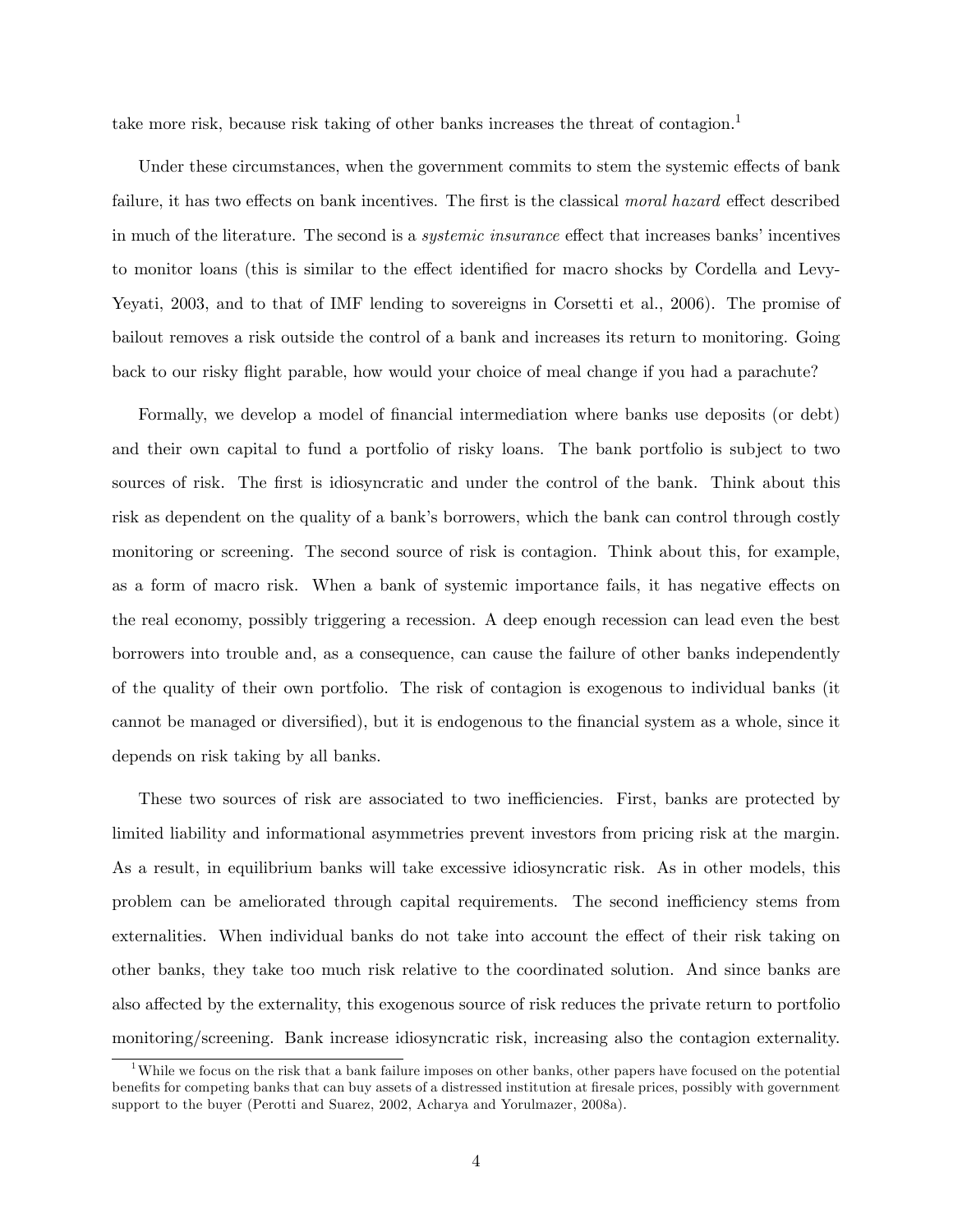Capital requirements cannot fully correct this problem: even a bank fully funded by capital will take excessive risk when exposed to risk externalities.

Against this background, government intervention in support of failing banks has two opposite effects on incentives. It exacerbates the moral hazard problem stemming from limited liability, but reduces the externality problem associated with contagion. The extent of moral hazard depends on the rents that the government leaves to bailed out banks, while the importance of the "systemic" insurance" effect depends on the probability of contagion. Thus, there are parameter values – low bailout rents and a high risk of contagion  $-$  for which the promise of government intervention leads to lower bank risk and better ex ante outcomes.

The "systemic insurance" effects continue to be present when we allow banks to correlate their investments. The threat of contagion may induce banks to excessively correlate their portfolios, because contagion discourages strategies that pay off when other banks fail (Acharya and Yorulmazer,  $2007$ ). Such correlation may be undesirable for a number of reasons  $\overline{\phantom{a}}$  inefficient distribution of credit in the economy, lower bank profits, or an increased probability of simultaneous bank failures (which are socially costly; Acharya, 2009). We show that the expectations of government support may reduce banks' incentives to correlate their investments by decreasing the risk of contagion.

It is important to interpret our results with caution. First, they should not be seen as downplaying the moral hazard implications of bailouts. Rather, we argue that such implications have to be balanced with systemic insurance effects. Systemic insurance may be important for some, but not all parameter values. The best illustration for the case where systemic insurance effects might dominate would be a financial system on the brink of the crisis (with weak banks and high probability of contagion) with well-designed bank resolution rules (which minimize bailout rents). Second, we focus on ex ante effects of policies. Ex post considerations may be different and depend e.g. on the difference between the economic costs of bank bankruptcy and that of the use of public funds. Third, and most critically, we assume that the government is able to commit to a given bailout strategy. In a richer model with potential time inconsistencies in the government reaction function, outcomes may be more complex. In particular, banks may find it optimal to take correlated risks if they believe that bailouts will be more likely when many of them fail simultaneously (Farhi and Tirole, 2012). We discuss this later.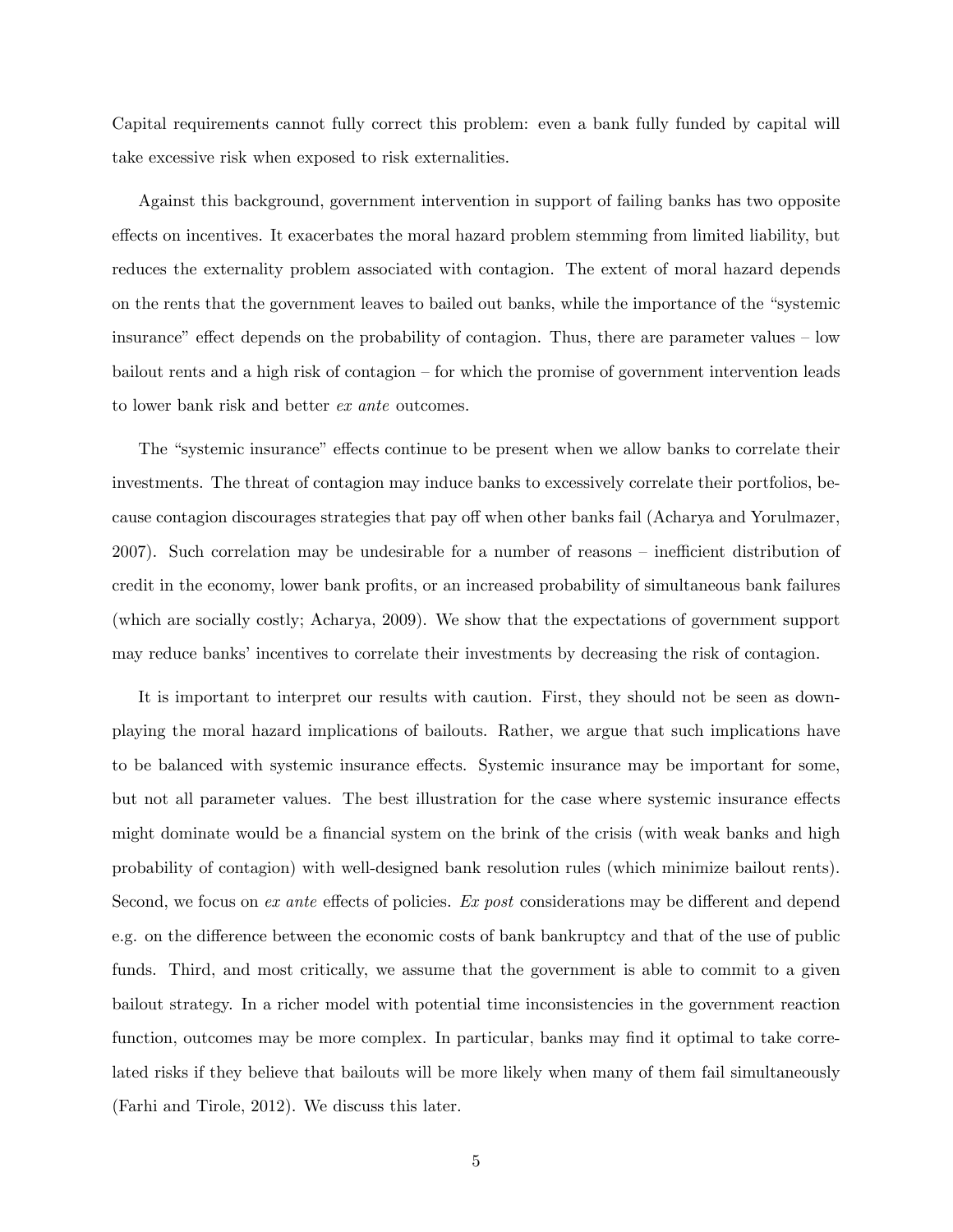Several recent papers have explored the effects of expected government support on bank risk taking (Acharya and Yorulmazer, 2007 and 2008a; Diamond and Rajan, 2009; Farhi and Tirole, 2012). In these papers, bailouts increase risk taking and generate a strategic complementarity among banks when the probability of bailouts increases with the share of the banking system that is in distress. We add to that literature by introducing a risk externality in the form of an undiversifiable contagion risk. This risk externality creates an additional strategic complementarity in risk taking, one that does not result from government policy. In contrast to the existing literature, by preventing contagion, bailouts can reduce the strategic externalities and bank risk taking.

The paper relates to the literature on government intervention as a means of preventing contagion (Freixas et al., 2000; Allen and Gale, 2001; Diamond and Rajan, 2005). The observation that by removing exogenous risk the government can improve banks' monitoring incentives was first made by Cordella and Levy-Yeyati (2003), in the context of macroeconomic shocks. Our model builds on their work by making these shocks endogenous to the banking system, thus offering a link between individual bank risk taking and systemic risk.<sup>2</sup>

The rest of the paper is structured as follows. Section 2 discusses stylized facts on contagion and bailouts, which we use as a foundation for our analysis. Section 3 presents the model of bank risk taking and bailouts. Section 4 extends the model to the case of correlated risks. Section 5 concludes.

## 2 Stylized Facts on Contagion and Bailouts

The model relies on two key assumptions. One is that an individual bank cannot fully manage or diversify the risk of being affected by contagion. The other is that government support shields healthy banks from contagion, but leaves rents to failing ones. In this section, we discuss these assumptions in the context of the existing literature.

 $2$ Orszag and Stiglitz (2002) use the creation of fire departments as a parable to describe how risk taking incentives are affected by externalities and public policy. In their model (like here), individuals do not take into account the effects of fireproof houses on reducing the risk of fire damage to their neighbors' homes, and invest too little in fire safety. The introduction of a fire department reduces the risk of a fire, but further worsens individual incentives, as it reduces the probability that a fire spreads from one house to another. To extend their parable, our paper is more about condo buildings rather than single-family houses. If the rest of the building burns down and collapses, a condo owner gets little benefit from having fireproofed her own apartment. Then, the introduction of a fire department makes individual safety measures more valuable as it reduces the probability of total meltdown.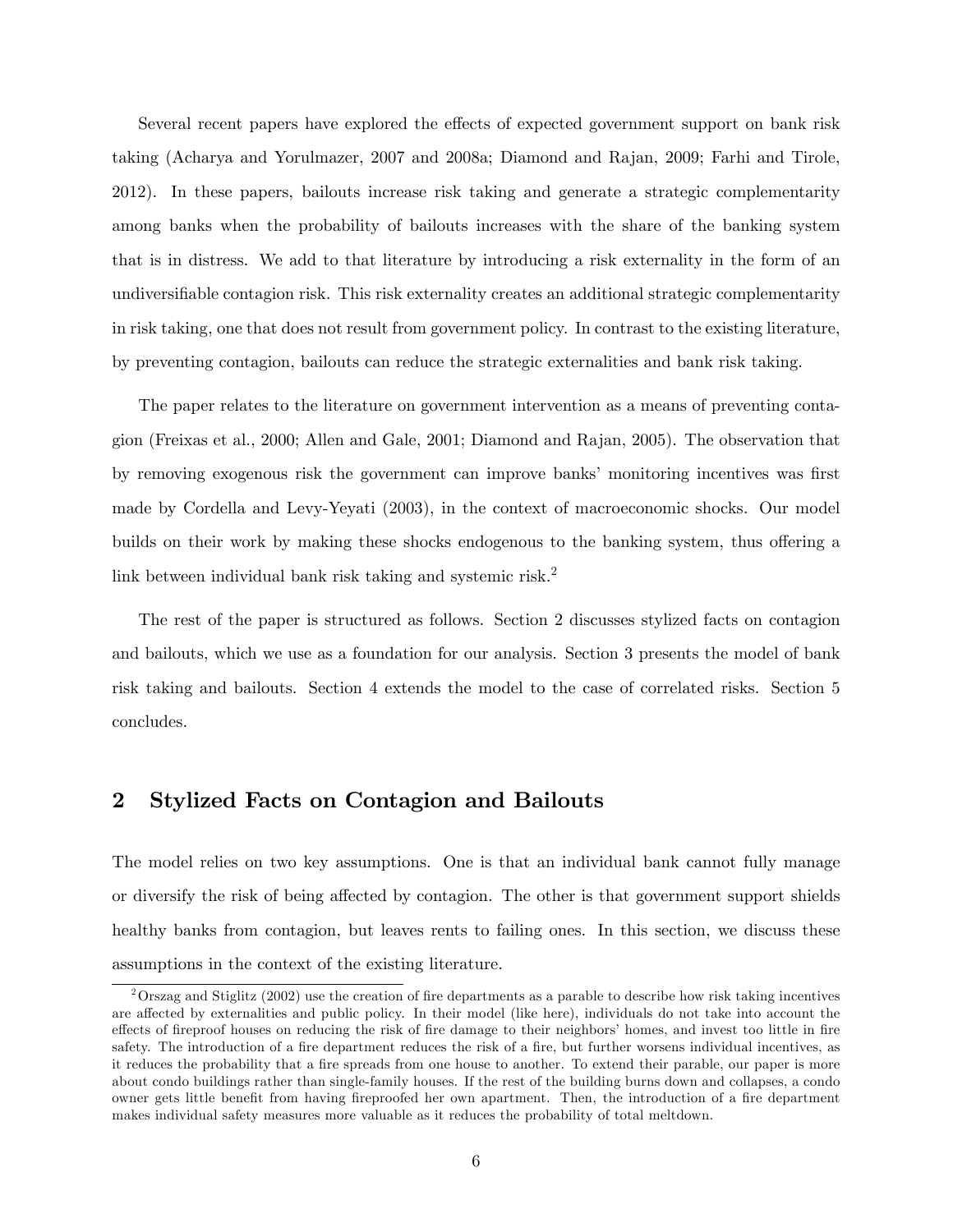Contagion. The literature highlights three channels of contagion. One is macro contagion, where a failure of a bank worsens macroeconomic fundamentals, which can lead to failures of other banks (Goldstein and Pauzner, 2004; Acharya and Yorulmazer, 2008b; Bebchuk and Goldstein, 2011). Another is counterparty risk from interbank exposures (Allen and Gale, 2000; Freixas et al., 2000). The final channel is fire sales by distressed banks, which lower asset prices and affect balance sheet constraints of other banks, pushing them to sell at a loss too. Fire sales can affect asset markets (Lorenzoni, 2008; Korinek, 2011) or, in the form of freezes, bank funding markets (Caballero and Krishnamurthy, 2003; Diamond and Rajan, 2005).

Note that it is impossible for an individual bank, operating in a modern banking system, to fully protect itself from contagion. This feature is most immediate for macro contagion. But the same holds to some extent for counterparty risks. First, a bank always needs to maintain some counterparty exposures (e.g. interbank deposits which support the payments system and allow banks to manage liquidity), and these exposures may have to be with certain banks (major "money" centerî banks). Second, even if a bank cuts its own exposure to a risky counterparty, it cannot be sure that its idiosyncratically safe counterparties have done the same (Acemoglu et al., 2012; Caballero and Simsec,  $2013$ .<sup>3</sup> Similarly, while some fire sale risks can be reduced, others cannot, e.g. exposures to wholesale funding markets for banks that face a shortage of deposits.

Consistent with this view, we focus on the component of contagion risk that banks cannot manage or diversify (we call it simply, contagion risk). In the model, the risk of contagion results from two factors. The first is endogenous individual bank risk taking. The second is the probability of contagion given a bankís failure. In practice, this conditional probability is determined by the stage of the business cycle, the average strength of the banking system, or the overall design of the financial system  $-$  all of which are of interest but outside of an individual bank's control. Accordingly, given the focus of this paper and to keep the model tractable, we model the probability of contagion given a bank's failure as an exogenous parameter.

Bailout rents. We use the term "bailout" to describe any government support to distressed banks. In practice, such support is often direct: capital or liquidity injections, and (partial)

 $3$ Also, some interbank exposures may be economically beneficial because they provide market discipline (Rochet and Tirole, 1996).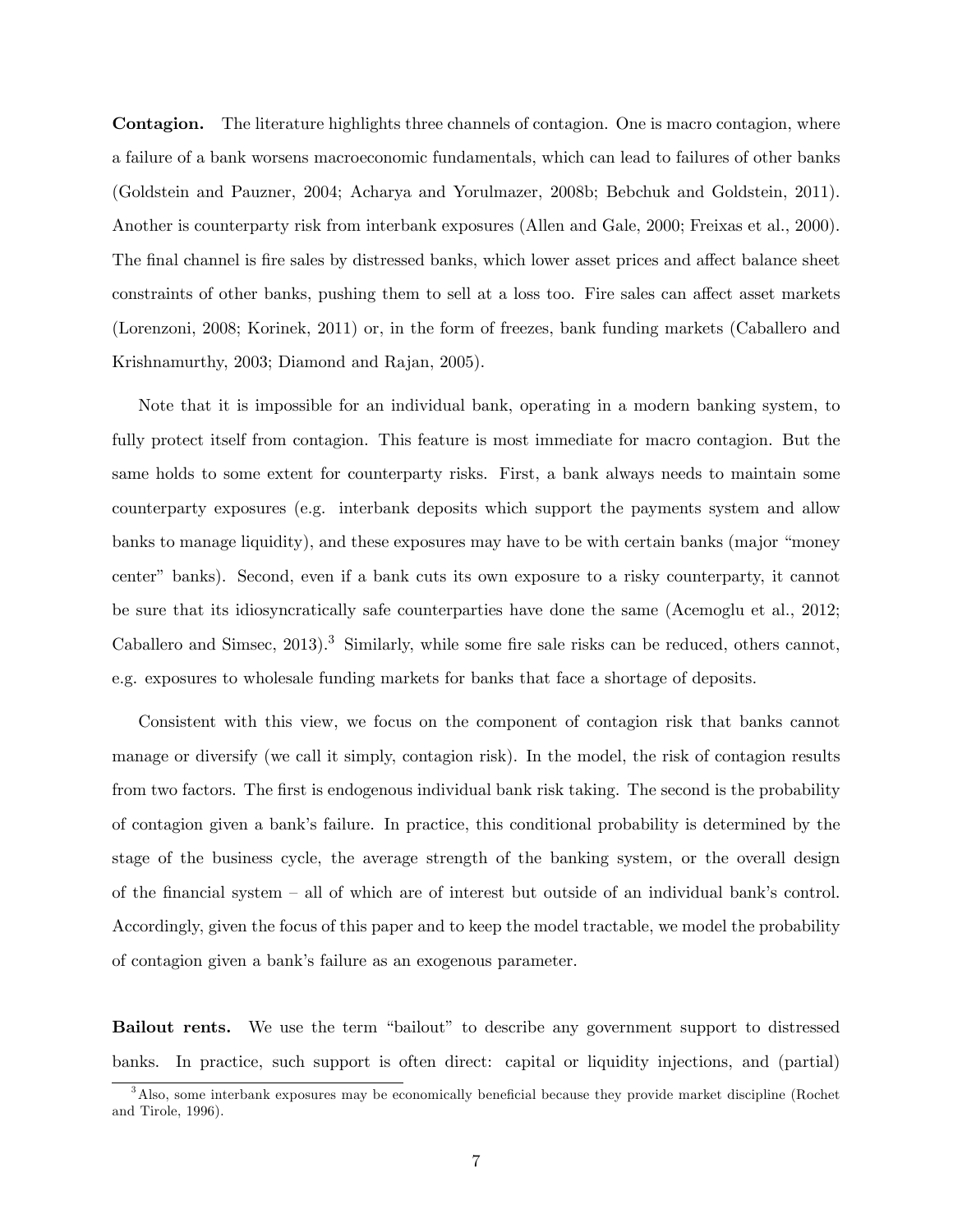takeovers by the government. During the 2008 crisis, however, support also came through "macro" measures, such as exceptionally accommodating Öscal and monetary policies (Laeven and Valencia, 2010).

Most often, government support leaves "bailout rents" to the incumbent shareholders (and other stakeholders) of distressed banks. When the government lacks legal tools to take over a bank of force it to issue new shares, incumbent shareholders retain claims on future bank income. This future income would have been zero if the bank had failed, the bailout makes it positive, so shareholders benefit from a bailout. Bailout rents generate moral hazard: they protect shareholders from downside risk realizations, and hence increase their risk taking incentives.<sup>4</sup> The size of bailout rents is affected by the design of the intervention. For example, a strong resolution framework can help contain bailout rents (e.g. in the U.S. for banks resolved under the FDIC Improvement Act of 1991, where, as a rule, most shareholder value is wiped out). In contrast, macro measures may leave banks larger bailout rents than direct interventions. The size of bailout rents is another key parameter of our model.

## 3 A Model of Bank Risk Taking and Bailouts

Consider two identical risk-neutral and profit-maximizing banks. Each bank  $i$  has a loan portfolio of size 1. The portfolio is financed by equity,  $k_i$ , and deposits (or debt),  $1 - k_i$ . The gross interest rate on deposits is  $r_D$  and, for simplicity, not risk-sensitive thanks to deposit insurance.<sup>5</sup> Banks are protected by limited liability and repay depositors only when successful. If they fail, bank owners lose the invested capital. We largely base our model on the framework used in Dell'Ariccia and Marquez  $(2006)$ , Allen et al.  $(2012)$ , and Dell'Ariccia et al.  $(2013)$ .

Loan portfolios are exposed to two sources of risk. The first is idiosyncratic risk. The portfolio of bank *i* returns R with probability  $q_i$  and zero otherwise, where  $q_i$  is the bank's choice of monitoring effort, which entails a cost  $\frac{1}{2}cq_i^2$ . We assume that  $c > (R - (1 - k_i) r_D) > 0$ ; this ensures that the

<sup>&</sup>lt;sup>4</sup>Bailouts can leave rents to bank managers and creditors too, in which case they increase also their risk taking incentives. Our stylized model abstracts from effects on bank managers and creditors.

 $5<sup>5</sup>$ In the absence of deposit insurance, the deposit rate would be risk-sensitive and reflect depositors' expectations on bank solvency. This would strengthen our results on the "systemic insurance" effect of bailouts. The promise of a bailout would reduce the deposit rate and increase bank profits in case of success, which would make the positive effects of bailouts on bank monitoring larger.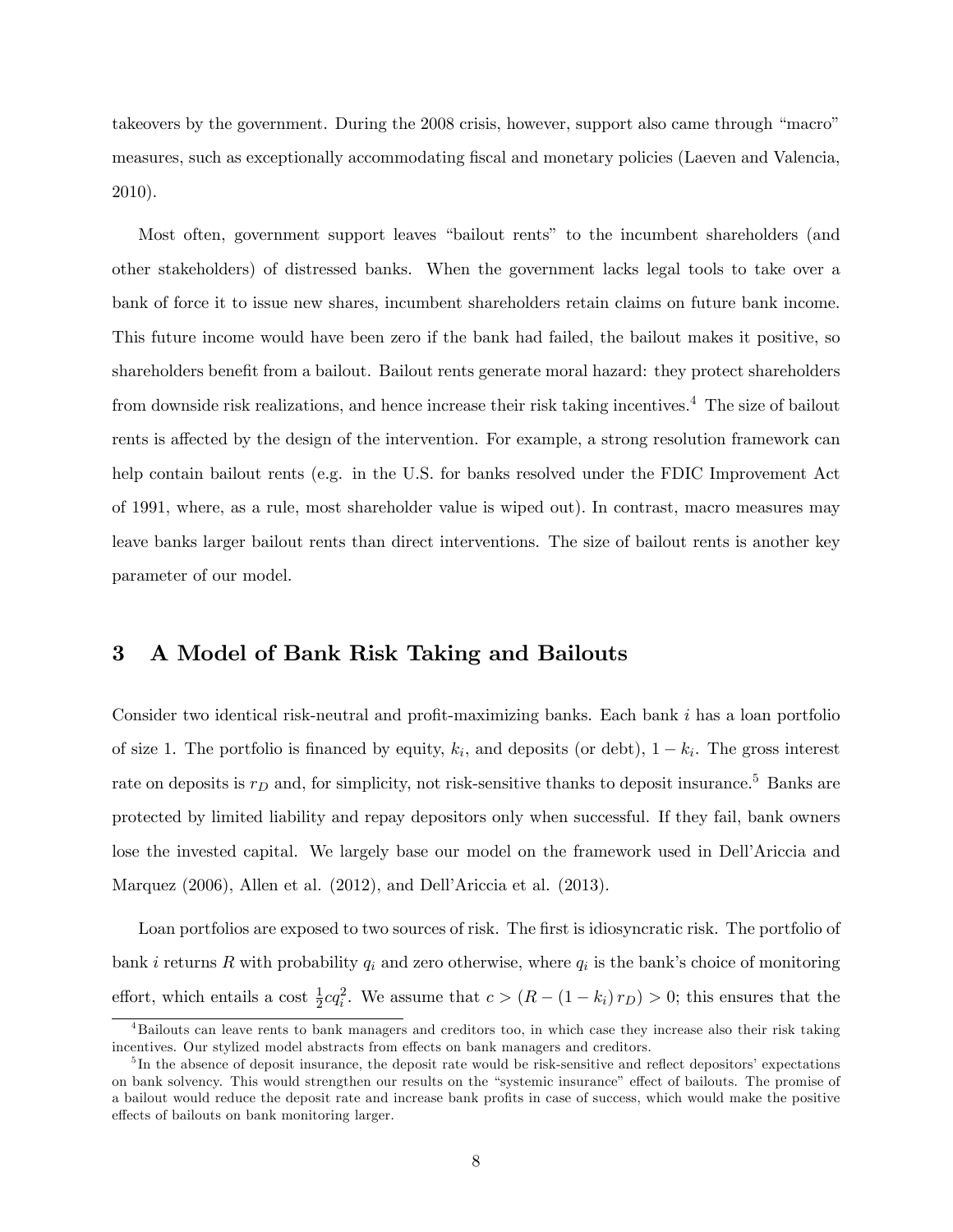model has an internal solution. For now, we assume that idiosyncratic risks are uncorrelated across banks (we discuss the case where banks can correlate their portfolio risks in Section 4).

The second source of risk  $-$  and the key feature of the model  $-$  is contagion. We assume that when one bank fails, there is a probability  $\alpha$  that (absent government intervention) the other bank's portfolio will also become non-performing, independently of the other bank's monitoring. The risk of contagion cannot be managed or diversified (see Section 2).

Banks choose their monitoring effort simultaneously and cannot observe each other's choices. The game tree is shown in Figure 1.

#### 3.1 Contagion and Risk Taking

We start by deriving the Nash equilibrium of bank monitoring choices and showing that the risk of contagion reduces bank monitoring. We can write the expected profits of bank  $i$  as:

$$
E(\Pi_i) = q_i (1 - \alpha(1 - q_j)) (R - (1 - k_i) r_D) - \frac{c}{2} q_i^2.
$$
 (1)

On the right hand side,  $q_i (1 - \alpha (1 - q_j))$  is the probability that the bank's portfolio will be performing:  $q_i$  is the probability of the portfolio's idiosyncratic success, which can be reduced by the probability  $\alpha(1 - q_j)$  of contagion. Also there,  $(R - (1 - k_i) r_D)$  is the payoff to shareholders in case of success, and  $-cq_i^2/2$  is the cost of effort.

From the first order conditions of  $(1)$  with respect to  $q_i$ , we obtain the reaction function:

$$
\hat{q}_i = \frac{1 - \alpha(1 - q_j)}{c} (R - (1 - k_i) r_D). \tag{2}
$$

And, imposing symmetry on (2), we obtain the symmetric Nash equilibrium:

$$
\hat{q} = \frac{\left(1 - \alpha\right)\left(R - \left(1 - k\right)r_D\right)}{c - \alpha\left(R - \left(1 - k\right)r_D\right)}\tag{3}
$$

From  $(3)$  it is immediate to see that the model entails two sources of inefficiency. The first, represented by the term  $-(1 - k)r_D$ , is classical moral hazard. Banks are protected by limited liability and their risk taking cannot be priced at the margin. Being levered, they will tend to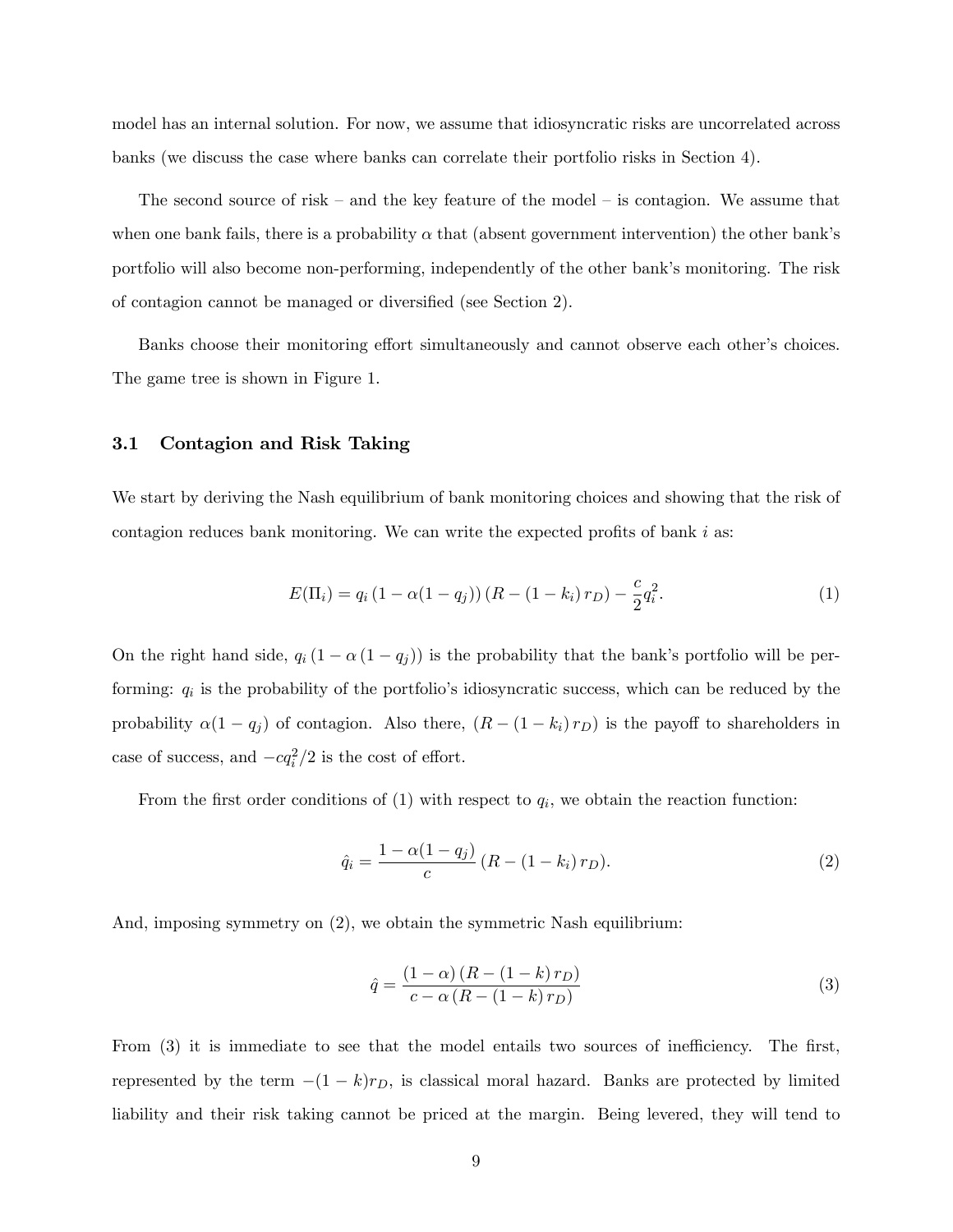take on too much risk relative to what is socially optimal. The second inefficiency (the focus of this paper) is the externality associated with contagion, represented by  $\alpha$ . The undiversifiable risk of contagion reduces a bank's incentives to monitor its loans. Both sources of inefficiency lead to excessive risk taking by banks.

More formally, we can state the following result:

**Lemma 1** The equilibrium monitoring effort of banks  $\hat{q}$  is decreasing in the probability of contagion given failure,  $\alpha$ :  $d\hat{q}/d\alpha < 0$ , and increasing in banks' capital:  $d\hat{q}/dk > 0$ 

In particular,  $\hat{q} = 0$  for  $\alpha = 1$  (maximum contagion risk), and  $\hat{q} = \frac{1}{c}$  $\frac{1}{c}(R-r_D(1-k))$  for  $\alpha=0$ (no contagion risk). The externality associated with contagion lowers a bankís incentives to reduce its own idiosyncratic risk. This is because the risk of contagion reduces the payoff to monitoring: relative to the no-contagion case, for a given monitoring effort, the probability that a bank  $i$  receives the positive payoff  $(R - r_D (1 - k_i))$  is reduced by  $\alpha(1 - q_j)$ . The bank then adjusts its monitoring effort to equalize its marginal cost to a lower expected marginal revenue.

The risk of contagion (in equilibrium,  $\alpha(1-\hat{q})$ ) is exogenous to each bank but endogenous to the financial system. As a result, in equilibrium, the banking system will bear an inefficiently high level of risk. This stems from two different, but connected effects. First, a bank does not internalize the positive effect that its monitoring has on another bank's expected profits, leading to a too low level of monitoring (as for any classic externality). The second effect stems from strategic interaction. As the private return to monitoring depends positively on the other bank monitoring effort, each bank reduces its monitoring effort further than if it were the only one facing the externality.

Capital maintains its classical "skin-in-the-game" role and reduces moral hazard effects stemming from limited liability. In addition, because of the complementarity in risk taking associated with contagion, it acquires a new dimension: by reducing risk taking at the bank level, it reduces contagion, and risk taking in other banks. (We discuss the role of capital and how it interacts with risk externalities in Section 3.3)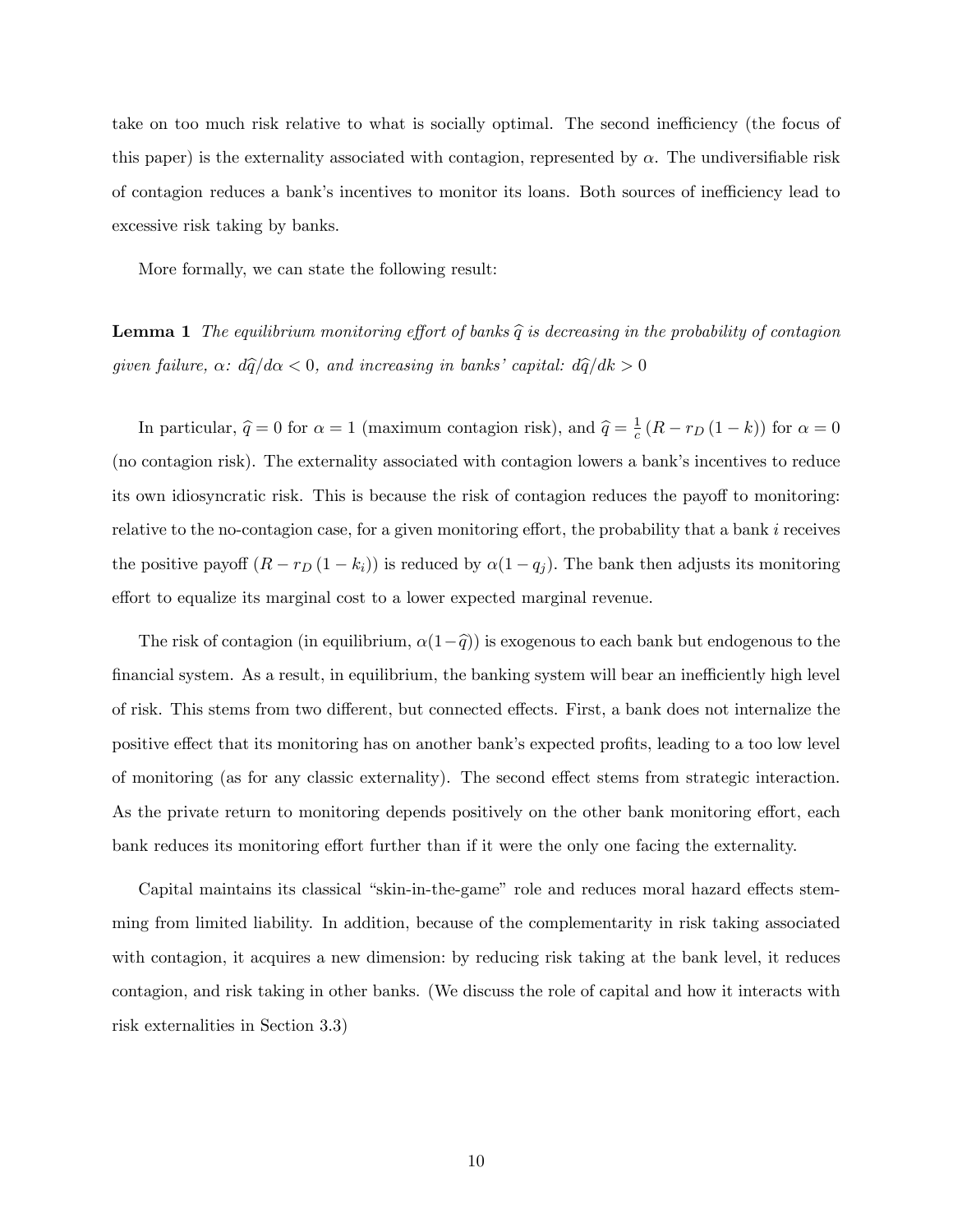#### 3.2 Effects of Bailouts

Now consider the case when the government can support failing banks. Formally, assume that the government intervenes in a failing bank with probability  $\theta$ . The value of  $\theta$  is known in advance.<sup>6</sup> A government intervention has two effects. First, it prevents contagion: allows the other bank to survive intact and realize the full value of its profits. Second, it leaves some "bailout rents" to the failing bank (absence of bailout rents would reinforce our results). We model bailout rents by assuming that the bank gets to keep a share  $\delta$  < 1 of the profits it could have made if it were idiosyncratically successful.<sup>7</sup> A lower  $\delta$  represents a better ability by the government to make intervention targeted (i.e. not benefitting shareholders of failing banks). The game tree with government intervention is shown in Figure 2.

Under these assumptions the expected profits of bank  $i$  become:

$$
E(\Pi_i) = (q_i (1 - (1 - q_j) (1 - \theta)\alpha) + (1 - q_i) \theta \delta) (R - (1 - k) r_D) - \frac{c}{2} q_i^2.
$$
 (4)

Equation (4) has two extra elements relative to the case without intervention (equation (1)). First, the probability of contagion falls from  $(1 - q_j) \alpha$  to  $(1 - q_j) (1 - \theta) \alpha$ , because with probability  $\theta$  bank j is bailed out. Second, also with probability  $\theta$ , an intervention preserves a share of profits  $\delta$  when bank i itself would have idiosyncratically failed without government intervention.

From the first order conditions of  $(4)$  with respect to  $q_i$  we obtain the reaction function:

$$
\widehat{q_i} = \frac{\left(1 - \left(1 - q_j\right)\left(1 - \theta\right)\alpha - \theta\delta\right)\left(R - \left(1 - k\right)r_D\right)}{c}.\tag{5}
$$

From (5) it is immediate that:

$$
\frac{\partial \widehat{q_i}}{\partial \theta} = \frac{\alpha \left(1 - q_j\right) - \delta}{c} \left(R - \left(1 - k\right) r_D\right). \tag{6}
$$

<sup>&</sup>lt;sup>6</sup>The fact that  $\theta$  can take values between 0 and 1 captures the notion that the government's exact reaction function may not be public knowledge, or more likely that it is not certain that, even in the case of intervention, default and contagion can be avoided.

<sup>&</sup>lt;sup>7</sup>Note that here we assume that government needs to intervene before observing whether a failure is actually contagious. Under a "more efficient" bailout policy of only intervening after contagion is observed were available, our results would still hold. Moreover, such policy would reduce moral hazard and tilt the balance more in favor of the "insurance" effect.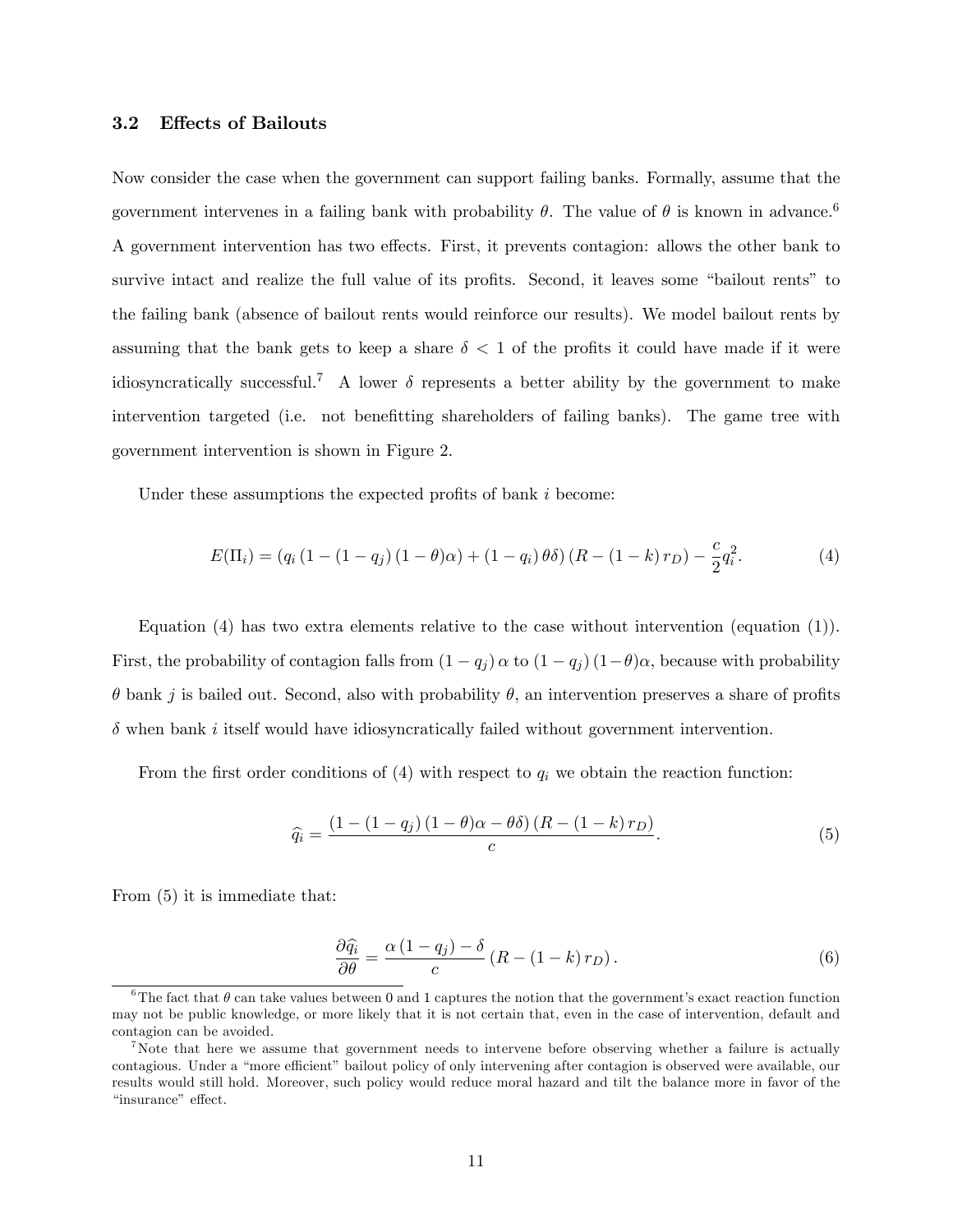That is, for a given monitoring effort by bank j, the change in the probability of bailout  $\theta$  affects bank  $i$ 's monitoring through two channels. The first channel (the first term in the numerator) is the positive effect of systemic insurance: bailouts reduce the threat of contagion, increasing the bank's incentives to monitor. This effect is stronger when the threat of contagion,  $\alpha(1 - q_j)$ , is greater (that is when the probability of contagion given failure is larger and/or when bank  $j$  is perceived as riskier). The second channel (the second term in the numerator) is the classical moral hazard effect. The expectation of retaining a share of profits  $\delta$  in case of failure and bailout reduces the bank's incentives to monitor its loan portfolio. This effect is stronger when the bailout rents are larger (higher  $\delta$ ).

Imposing symmetry on (5), we obtain the Nash equilibrium:

$$
\widehat{q}(\theta) = \frac{\left(1 - \alpha\left(1 - \theta\right) - \theta\delta\right)\left(R - \left(1 - k\right)r_D\right)}{c - \alpha\left(1 - \theta\right)\left(R - \left(1 - k\right)r_D\right)}\tag{7}
$$

We can now state the following proposition:

**Proposition 1** For  $\delta$  < 1, there exists  $\alpha^* = \frac{c\delta}{c - (1-\delta)(B-1)}$  $\frac{c\delta}{c-(1-\delta)(R-(1-k)r_D)}, \frac{d\alpha^*}{d\delta} > 0$ , such that for  $\alpha > \alpha^*$ , equilibrium monitoring increases with the probability of government intervention:  $\frac{d\hat{q}(\theta)}{d\theta} > 0$ , and for  $\alpha < \alpha^*$ , the opposite occurs:  $\frac{d\hat{q}(\theta)}{d\theta} < 0$ .

Proposition 1 is the key result of our paper. It establishes the "systemic insurance" effect of bailouts. In states of the world where the probability of contagion given failure is high, while the rents associated with government support are low, insuring the banking system against contagion can increase monitoring incentives. This result stems from the two countervailing effects described above. A higher probability of bailout increases moral hazard since it leaves rents on the table for failing banks. But, at the same time, it corrects for the externality stemming from the threat of contagion, protecting banks from a risk that they cannot control. When the threat of contagion given failure is high, while the rents left to a failing bank are small, the second, "systemic insurance" effect prevails.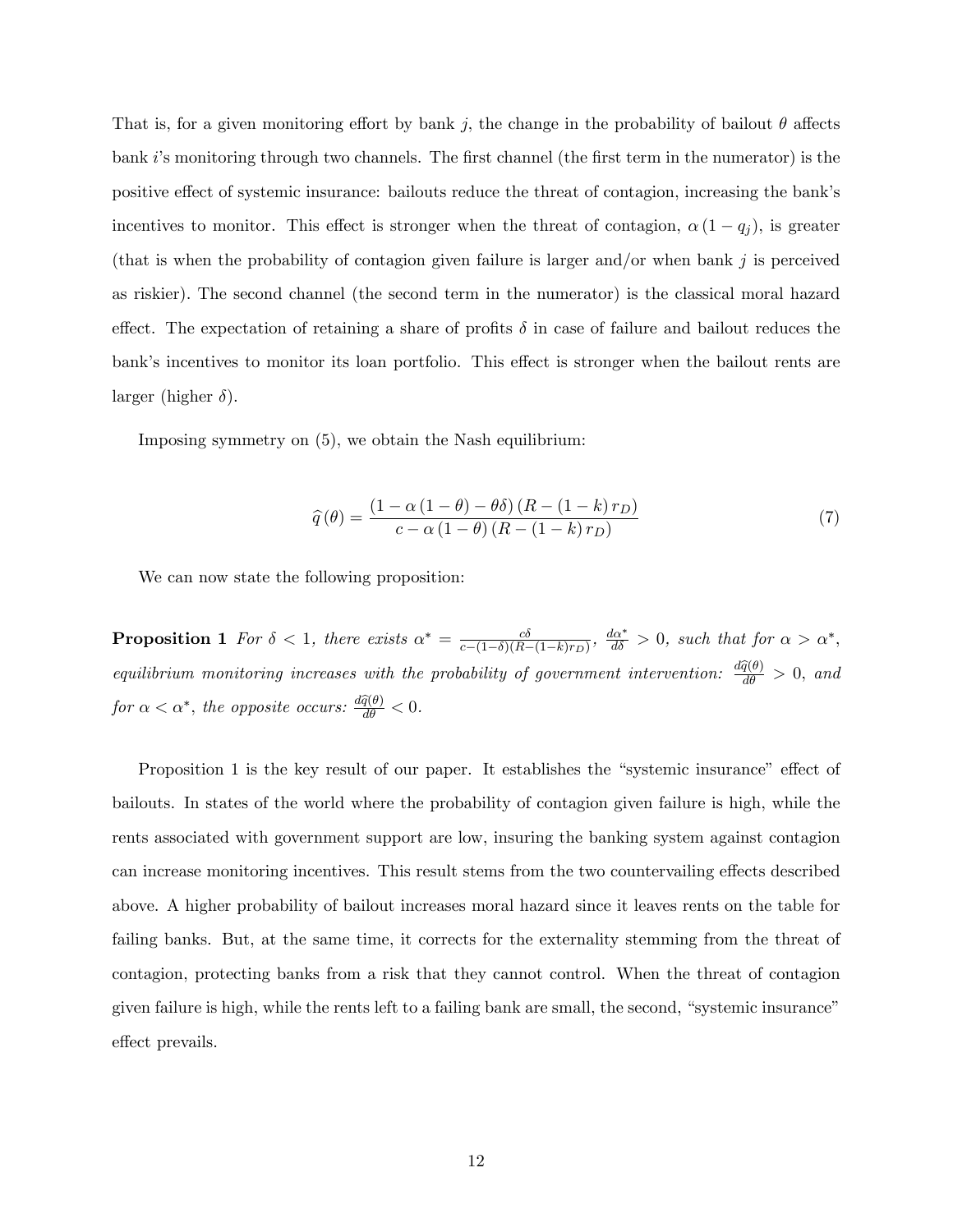#### 3.3 The Role of Bank Capital

We have showed that government intervention may, under certain conditions, reduce excess bank risk taking that arises due to contagion. It is important to observe that this type of excess risk taking cannot be reduced simply through higher bank capital (which would have been a more traditional policy). The reason is that this risk taking is driven not by leverage but by an externality across banks which bank capital does not directly affect. Indeed, the level of monitoring where banks internalize the contagion externality is obtained by maximizing (1) with respect to  $q_i = q_j$  jointly (assuming symmetrical  $k_i$ ):

$$
q^* = \frac{(1 - \alpha)(R - r_D(1 - k))}{c - 2\alpha(R - r_D(1 - k))}.
$$
\n(8)

It is easy to see that  $q^* > \hat{q}$  for any k.

Moreover, the externality-driven excess risk taking in fact increases under higher capital:

$$
\frac{d(q^* - \hat{q})}{dk} > 0 \quad \text{and} \quad \frac{d(q^*/\hat{q})}{dk} > 0 \tag{9}
$$

The intuition is that banks with higher capital are idiosyncratically safer (prefer higher monitoring) and so are more averse to an exogenous source of risk. Contagion is more costly for the shareholders of well-capitalized banks.

This does not mean that in this model capital does not serve a purpose. On the contrary, the existence of risk externalities reinforces the rationale for capital regulation to reduce moral hazard. In addition to the traditional "skin-in-the-game" effect on individual bank's risk taking, an increase in a bank capital will also improve incentives at other banks by reducing the risk of contagion. Indeed, it is easy to show that  $\frac{d\hat{q}_i}{dk_j} > 0$ .

#### 3.4 The Case with Distressed Banks

As discussed above, the risk of contagion introduces a strategic complementarity in risk taking: when a bank believes that other banks are taking great risks, it has incentives to do the same. This magnifies the systemic consequences of allowing distressed banks to continue to operate. Distressed institutions have incentives to gamble for resurrection. In this model, this translated into lower  $q$ .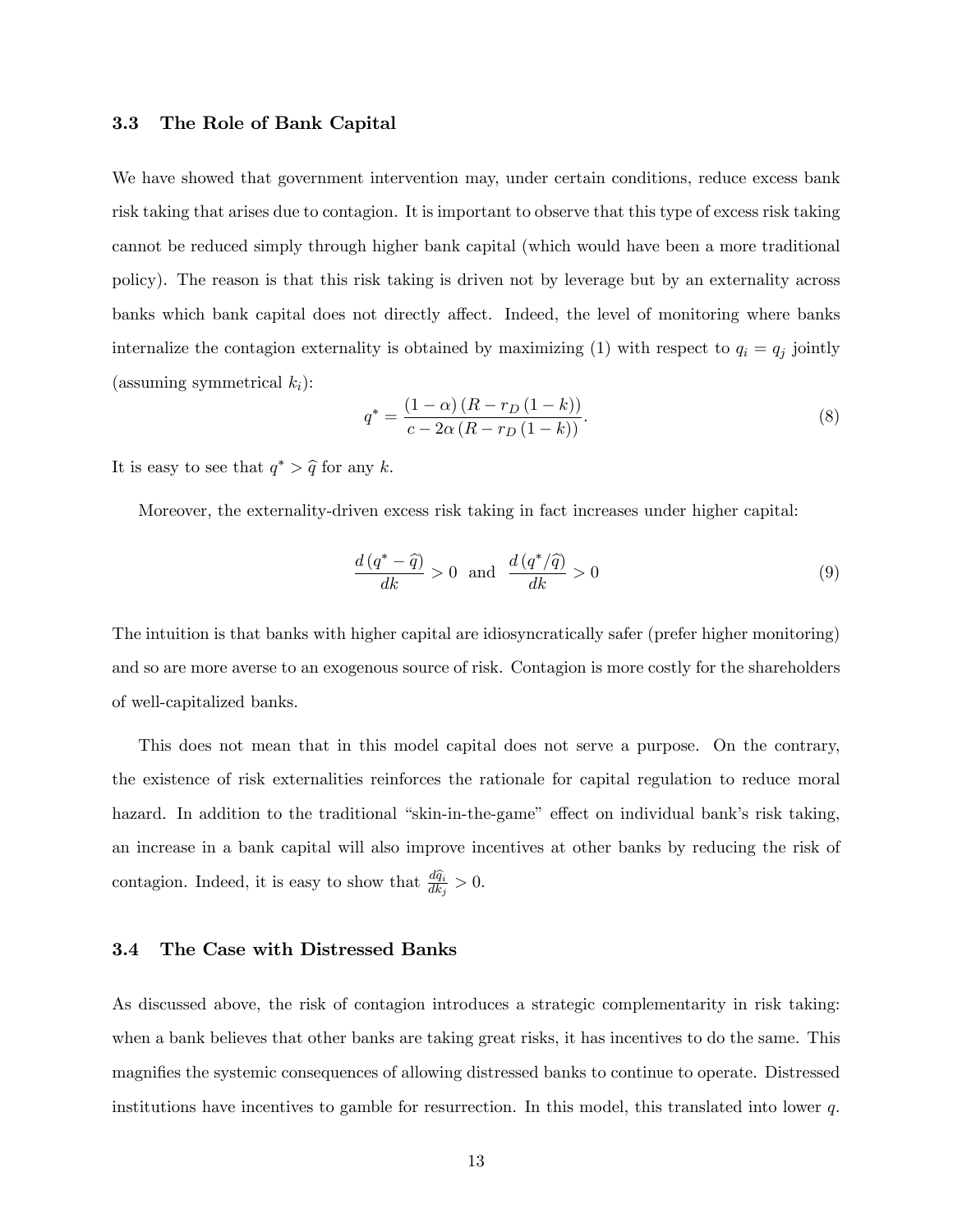For instance, assume bank j has suffered losses that have depleted its capital. From equation  $(5)$ , it is immediate that a lower  $k_j$  leads to a lower  $q_j$ . Alternatively, one could think about a shock that has decreased the profitability of the bank's portfolio in case of success (a lower  $R$ ), with similar results. From equation  $(5)$ , it is immediate that the presence of such "zombie" banks reduces screening incentives for healthy ones. Essentially, distressed banks impose negative externalities ax-ante: by taking greater risks they increase the threat of contagion and reduce the returns to monitoring of otherwise healthy banks, pushing them to take more risk too.

These are exactly the circumstances under which the promise of a bailout is more likely to improve screening incentives (at healthy banks). From equation (6), we know that  $\frac{\partial \widehat{q}_i}{\partial \theta}$  is more likely to be positive when the risk of contagion,  $\alpha(1 - q_j)$ , is greater. And this is the case when  $q_j$ is smaller, for example because  $k_j$  and/or  $R_j$  are smaller.

## 4 A Model with Correlated Risks

The previous section showed that bailouts may improve bank incentives by protecting them from a source of risk outside their control. In this section we study how the risk of contagion and expectations of a government bailout affect bank incentives to correlate credit risk.

Consider a slightly modified version of our model. Assume that there are two sectors in the economy. Each bank can lend to only one sector. And the two banks can coordinate on lending to the same or different sectors. When banks lend to different sectors the model is identical to that in the previous section: idiosyncratic risk realizations are independently distributed, and banks are exposed to an undiversifiable contagion risk. When banks lend to the same sector, their idiosyncratic risks are correlated. Formally, when banks choose the same effort,  $q_i = q_j$ , they succeed or fail simultaneously. (In our model,  $q_i = q_j$  always holds in equilibrium, because we focus on symmetric banks.) And when, out of equilibrium, banks choose different effort, for example,  $q_i > q_j$ , bank  $i$ 's portfolio performs in all states of the world in which bank  $j$ 's portfolio does. This makes the conditional probability(i is successful) = 1 for  $q_i \ge q_j$  and =  $q_i/q_j$  for  $q_i < q_j$ .

Note that when banks succeed or fail simultaneously, they are not subject to the risk of contagion. Indeed, contagion has a meaningful effect on bank profits only when one banks succeeds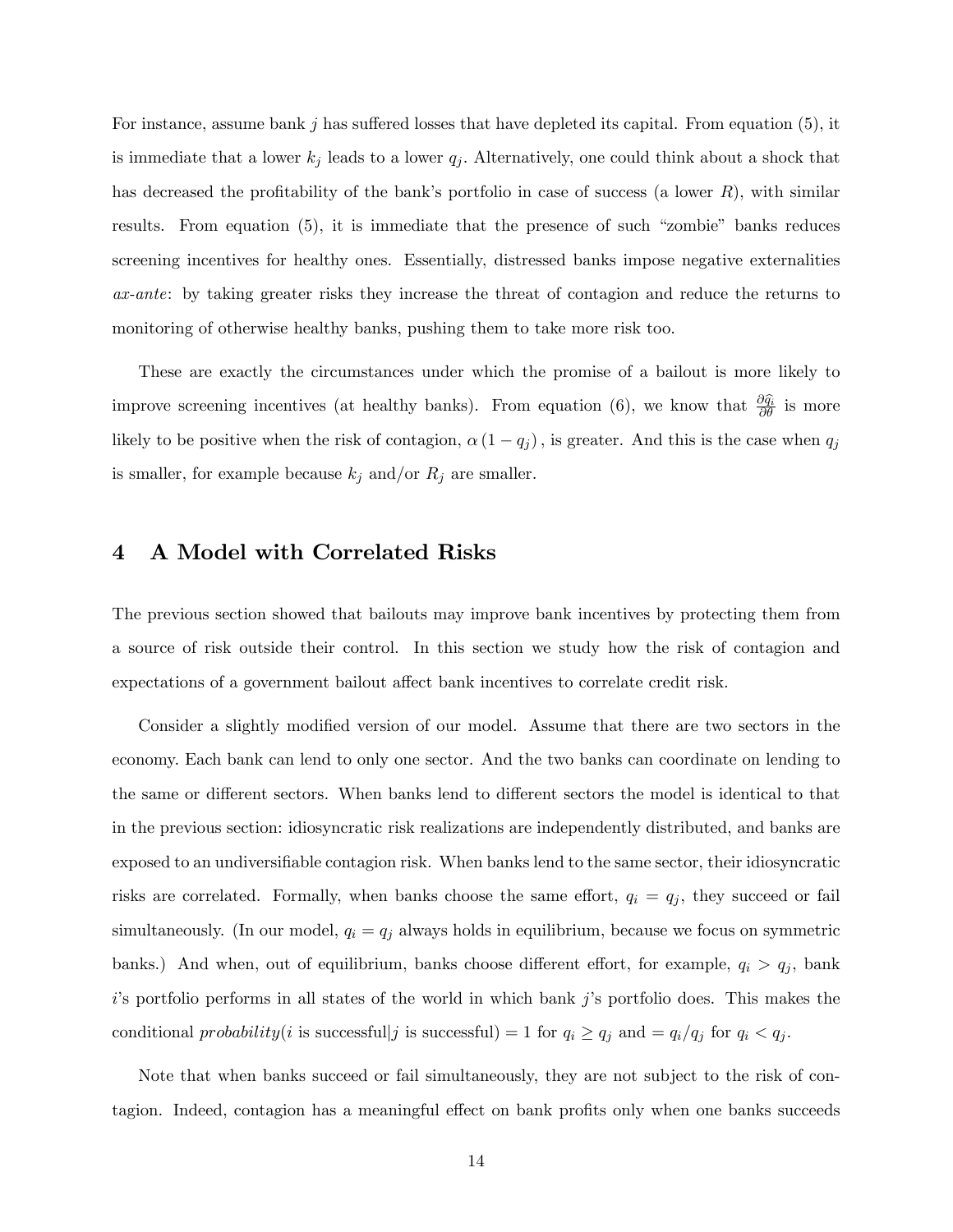while another fails (so that the distress of a failing bank is passed through to an otherwise sound bank). But when banks succeed or fail simultaneously, contagion is irrelevant.<sup>8</sup>

When banks lend to the same sector, competition for the same pool of loan opportunities reduces their return in case of success by a measure  $H<sup>9</sup>$  Banks move in a sequential fashion with regard to their choice of sectors. (This ensures that there are no coordination failures; the results are the same when banks move simultaneously but can coordinate using cheap talk.) Banks lend to different sectors when indifferent. After choosing sectors, banks choose monitoring efforts simultaneously as in the main model.

#### 4.1 Contagion and Correlated Risks

As usual, we solve the game by backward induction. Denote the bank's payoff in case of success as  $V = (R - (1 - k_i) r_D)$ . Assume without loss of generality that bank j chooses the sector first. Consider the maximization problem for bank  $i$ . If it chooses to lend to a sector different from bank  $j$ , it will remain exposed to contagion and equations are identical to those in the previous section. The profit function (identical to  $(1)$ ) is:

$$
E(\Pi_i) = q_i (1 - \alpha (1 - q_j)) V - \frac{c}{2} q_i^2,
$$
\n(10)

the effort in the Nash equilibrium (identical to  $(3)$ ) is:

$$
\hat{q} = \frac{(1 - \alpha)V}{c - \alpha V},\tag{11}
$$

and equilibrium profits when bank investment strategies are uncorrelated (obtained by substituting  $(10)$  into  $(11)$  are:

$$
E(\widehat{\Pi}_U) = \frac{c}{2} \left( \frac{(1-\alpha)V}{c - \alpha V} \right)^2.
$$
 (12)

<sup>&</sup>lt;sup>8</sup>In practice, it may be that the probability of contagion increases with the correlation of idiosyncratic risks. For instance, contagion may be stronger when banks invest in the same or similar sectors, but do not achieve the full correlation of returns, so as to make contagion risk irrelevant. By focusing on full correlation, our model abstracts from this issue. If we were to introduce this effect, the results in this section would depend on the functional form of the relationship between the correlation of idiosyncratic risks with the risk of contagion.

<sup>9</sup>This can result from funding more marginal projects and from compressed margins due to increased competition for the same borrowers. For our analysis the two sources of decreased profitability are equivalent. From an aggregate welfare standpoint, however, the first would be a net loss, while the second would be just a transfer and may actually be welfare improving if it reduces oligopolistic rents.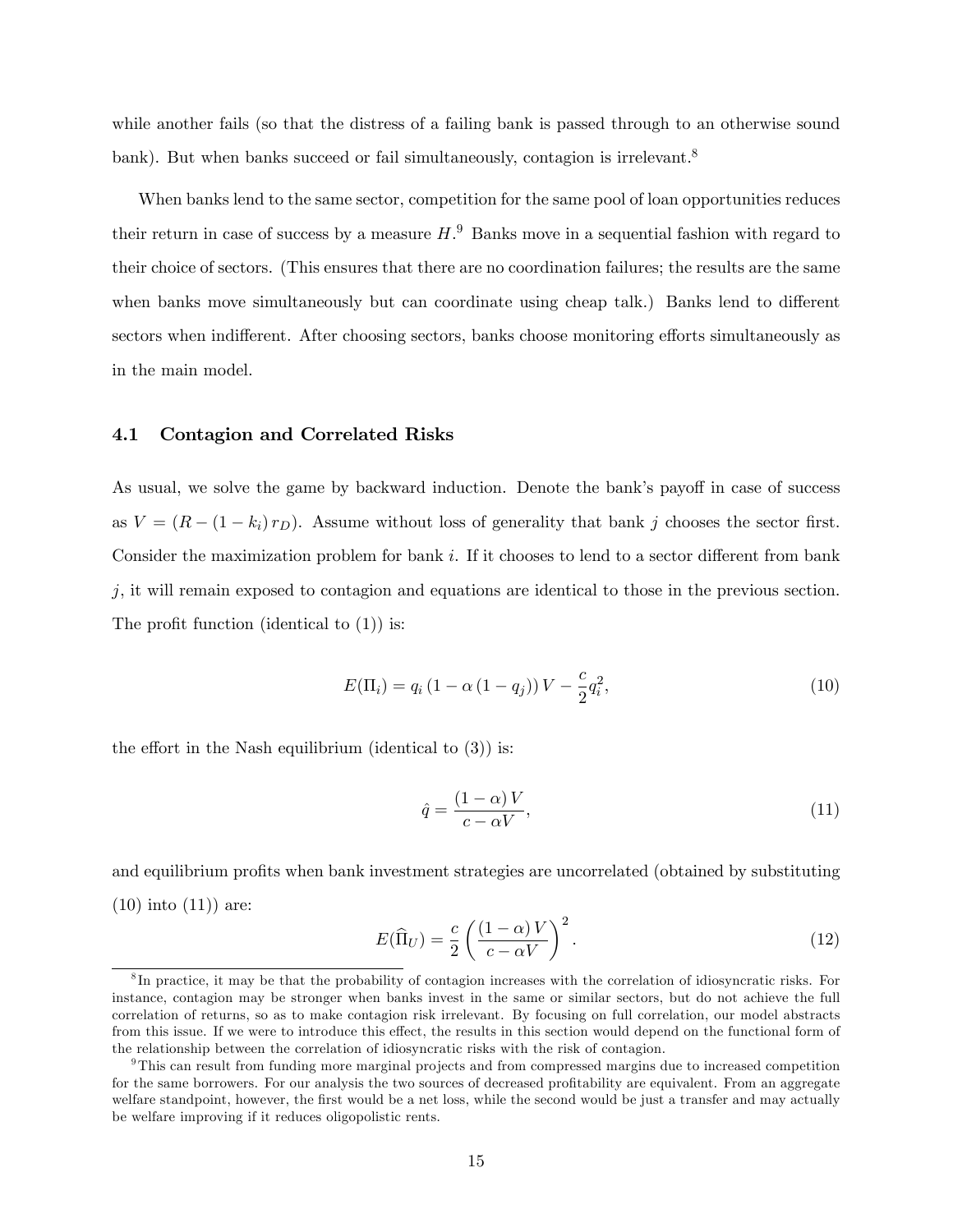If, instead, bank i lends to the same sector as bank j, the profit function for  $q_i \leq q_j$  (this includes the case  $q_i = q_j$ , which we will show to hold in equilibrium) becomes:

$$
E(\Pi_i|q_i \le q_j) = q_i(V - H) - \frac{c}{2}q_i^2.
$$
\n(13)

Note two differences with (10). First, there is no term  $-\alpha(1 - q_j)$  in the probability of success: when banks lend to the same sector, they succeed or fail together, so there is no risk of contagion. This increases incentives to correlate bank risks. Second, there is an additional term  $-H$  in the payoff in case of success, reflecting a more difficult lending environment when banks focus on the same sector. This reduces incentives to correlate risks.

For  $q_i > q_j$ , the profit function is:

$$
E(\Pi_i|q_i > q_j) = q_i(1 - \alpha(q_i - q_j))(V - H) - \frac{c}{2}q_i^2.
$$
\n(14)

**Lemma 2** Under  $(13)$  and  $(14)$ , the game admits a continuum of symmetric Nash equilibria in bank monitoring effort:

$$
q_i = q_j = \widehat{q} \in \left[ \frac{(1-\alpha)(V-H)}{c}, \frac{V-H}{c} \right].
$$

Of these, the equilibrium with the highest  $\hat{q}$  is Pareto-dominant and can be implemented by cheap talk.

#### **Proof.** In Appendix A.  $\blacksquare$

In what follows, we focus on the Pareto-dominant Nash equilibrium of bank monitoring effort:

$$
q_i = q_j = \hat{q} = \frac{V - H}{c}.
$$
\n(15)

This obtains profits when bank investment strategies are correlated:

$$
E(\widehat{\Pi}_C) = \frac{c}{2} \left( \frac{V - H}{c} \right)^2.
$$
 (16)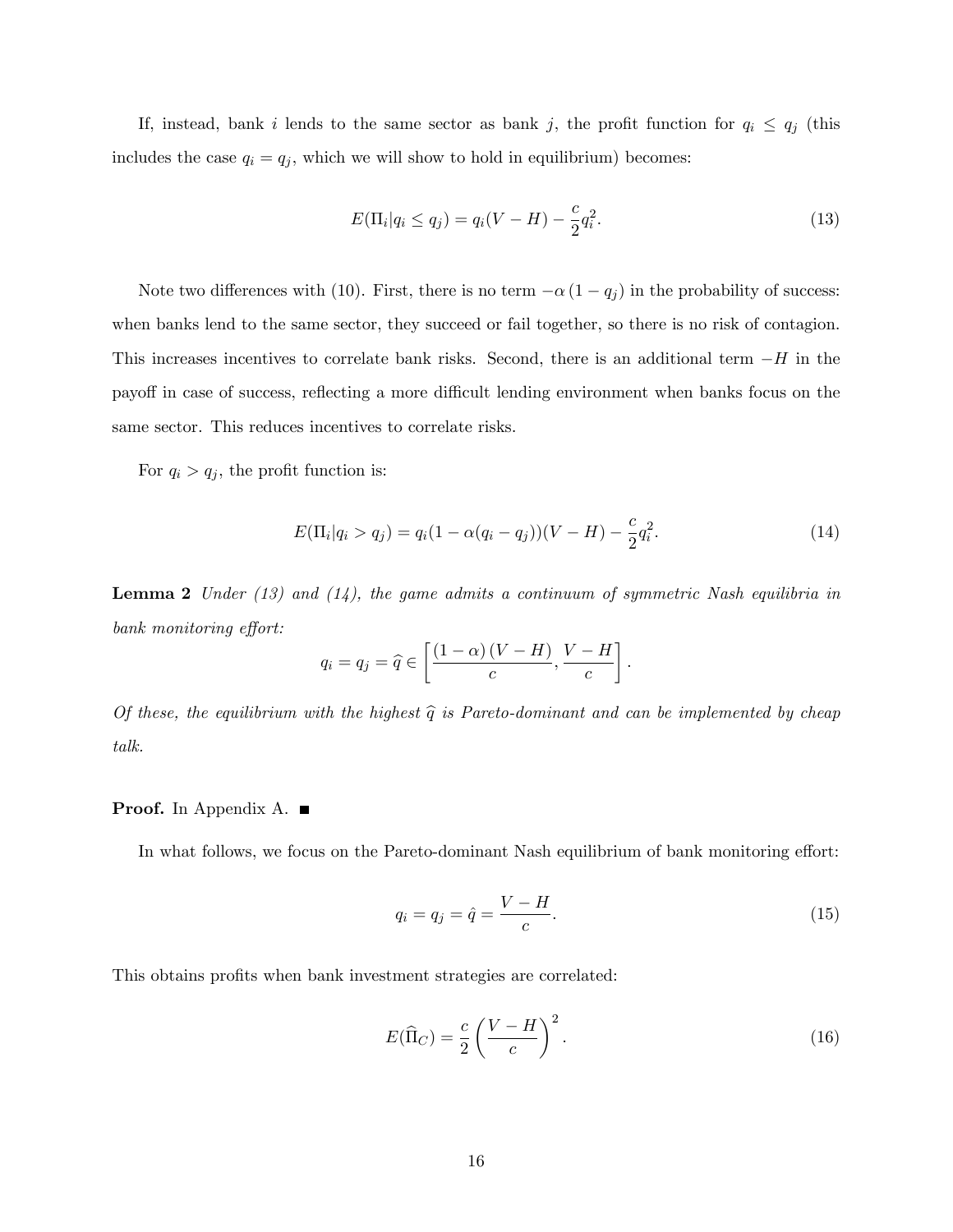Bank *i* is indifferent between the two sectors when  $E(\widehat{\Pi}_U) = E(\widehat{\Pi}_C)$ , that is for:

$$
\widetilde{H} = \frac{\alpha V (c - V)}{c - \alpha V}.
$$
\n(17)

In equilibrium, banks lend to different sectors for  $H \geq H$ , and to the same sector for  $H < H$ . Note that  $\partial H/\partial \alpha > 0$ : the externality stemming from contagion makes correlated investment strategies  $\overline{\phantom{a}}$  lending to the same sector  $\overline{\phantom{a}}$  more attractive.

When contagion risks are severe, banks herd in their choice of assets (in our model, the choice of sector that they lend to) and are willing to accept lower margins in case of success which, in turn, leads to greater risk taking. Note that this fits nicely with experience of credit booms, such as for instance the subprime mortgage boom that preceded the recent crisis. (Beyond the scope of this model, as a larger share of the banking system invests in a certain class of assets, contagion risk increases. Then, other banks have higher incentives to shift their portfolios to the same class of assets. This leads directly to further risk tasking and increases the impact of the eventual bust.)

#### 4.2 Effects of Bailouts

Now consider the case when, similarly to the main model, the government commits to support any failing bank with probability  $\theta$ .

When banks lend to different sectors, the model is again identical to that in the previous section. The profit function (identical to  $(4)$ ) is:

$$
E(\Pi_i) = (q_i (1 - (1 - q_j) (1 - \theta)\alpha) + (1 - q_i) \theta \delta) V - \frac{c}{2} q_i^2,
$$
\n(18)

and the effort in the Nash equilibrium (identical to  $(7)$ ) is:

$$
\widehat{q}(\theta) = \frac{\left(1 - \alpha\left(1 - \theta\right) - \theta\delta\right)V}{c - \alpha\left(1 - \theta\right)V}.\tag{19}
$$

Substituting  $(18)$  into  $(19)$  obtains equilibrium profits:

$$
E(\widehat{\Pi}_U|\theta) = \left(\frac{(1 - \alpha(1 - \theta) - \theta\delta)V}{c - \alpha(1 - \theta)V}\right)^2 \frac{c}{2} + \theta\delta V.
$$
 (20)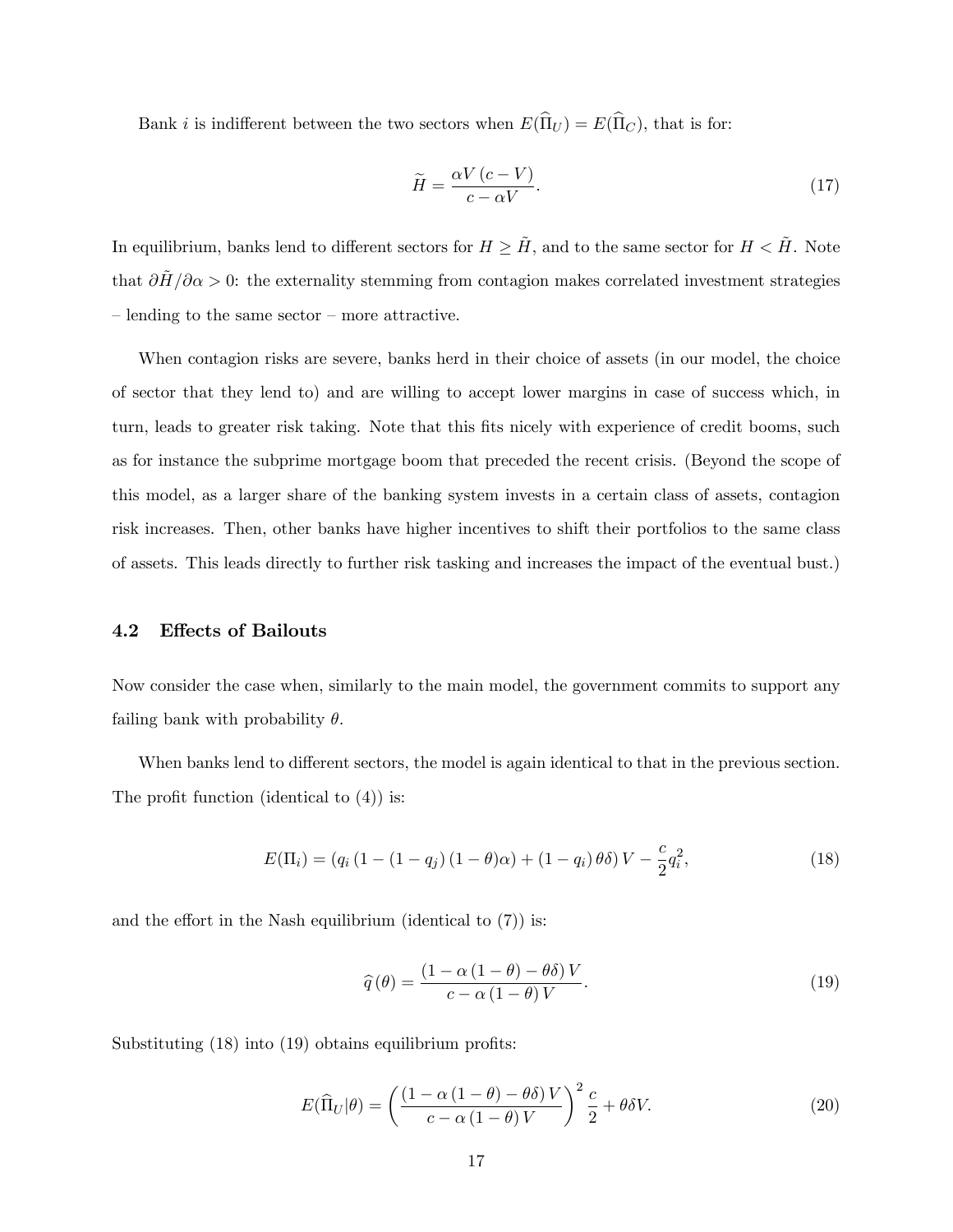When banks lend to the same sector, the profit function for bank i for  $q_i \le q_j$  is:

$$
E(\Pi_i|q_i \le q_j) = (q_i + \delta\theta (1 - q_i))(V - H) - \frac{c}{2}q_2^2,
$$
\n(21)

and for  $q_i > q_j$  is:

$$
E(\Pi_i|q_i > q_j) = (q_i(1 - \alpha(1 - \theta)(q_i - q_j)) + \delta\theta(1 - q_i))(V - H) - \frac{c}{2}q_i^2
$$
 (22)

Similar to Lemma 1, one can show that the Pareto-dominant Nash equilibrium of bank monitoring effort is:

$$
q_i = q_j = \hat{q} = \frac{\left(1 - \delta\theta\right)\left(V - H\right)}{c}.\tag{23}
$$

Note that since there is no contagion risk when banks lend to the same sector, the promise of a bailout has an unequivocally detrimental effect on monitoring.

The equilibrium profits are:

$$
E(\widehat{\Pi}_C|\theta) = \frac{(1 - \delta\theta)^2 (V - H)^2}{2c} + \delta\theta(V - H). \tag{24}
$$

The bank i is indifferent between the two sectors for  $E(\hat{\Pi}_U|\theta) = E(\hat{\Pi}_C|\theta)$ :

$$
\left(\frac{\left(1-\alpha\left(1-\theta\right)-\theta\delta\right)V}{c-\alpha\left(1-\theta\right)V}\right)^2\frac{c}{2}+\theta\delta V=\frac{\left(1-\delta\theta\right)^2\left(V-H\right)^2}{2c}+\delta\theta(V-H),\tag{25}
$$

which gives the threshold  $\tilde{H}$ : In equilibrium, banks lend to different sectors for  $H \geq \tilde{H}$ , and to the same sector for  $H < H$ .

We can now study how  $\tilde{H}$  is affected by a change in  $\theta$ . The following proposition summarizes:

**Proposition 2** For  $\delta < 1$  and  $\alpha > \alpha^* = \frac{c\delta}{c - (1-\delta)(B-1)}$  $\frac{c\delta}{c-(1-\delta)(R-(1-k)r_D)}$  (same as in Proposition 1), a higher probability of government support reduces banks' incentives to invest in the same sector:  $\frac{d\tilde{H}(\theta)}{d\theta} < 0$ .

#### Proof. In Appendix B. ■

Proposition 2 is our second main result. It shows that whenever a government intervention has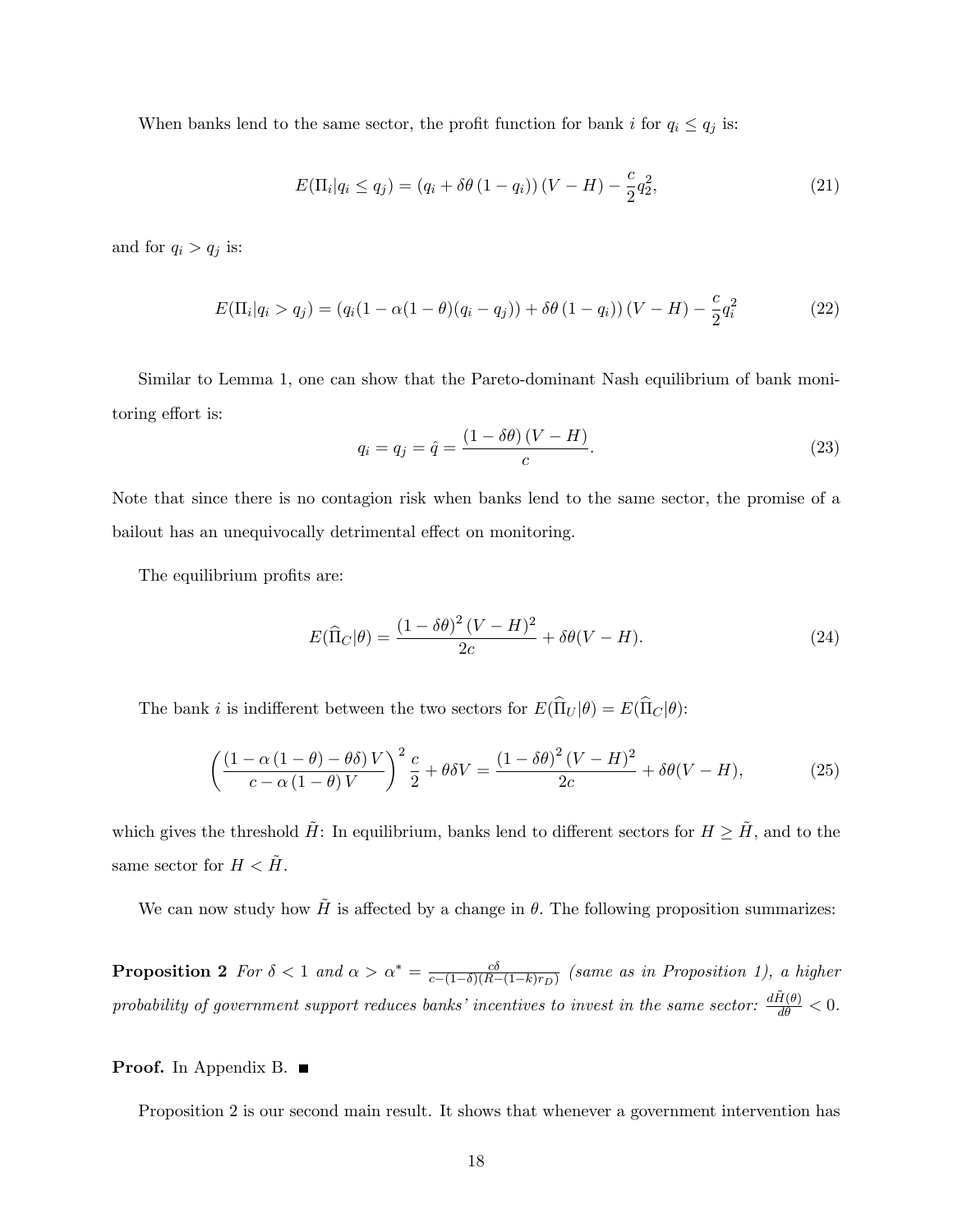a positive impact on bank risk taking, it also reduces banks' incentives to correlate their risks by lending to the same sector.

Note that Proposition 2 offers a sufficient condition, but not a necessary one (i.e., the range of parameter values for which bailouts reduce the correlation of bank risks can be wider). The intuition is as follows. Abstracting from the effects of bailouts on effort  $-$  holding q exogenous – makes  $dH(\theta)/d\theta > 0$  hold always. When q is endogenous, bailouts affect effort. Recall that bailouts always reduce effort when banks correlate their risk. When bailouts increase effort in the uncorrelated sector  $(\alpha > \alpha^*)$ , this makes the uncorrelated sector more attractive, so  $d\tilde{H}(\theta)/d\theta > 0$ again holds (this is the Proposition 2). But when bailouts reduce effort in the uncorrelated sector too  $(\alpha < \alpha^*)$ , and that effect is substantial  $(\delta \text{ is high})$ ,  $d\tilde{H}(\theta)/d\theta > 0$  may not hold.

The results in this section rely on the implicit assumption that any announced bailout policy is credible. In practice, governments may have a greater incentive to intervene when several banks fail at the same time (Farhi and Tirole, 2012). Our model is too stylized to examine this type of time inconsistency (one would need to model explicitly the reaction function of the authorities, including the cost of intervention). Yet, in reduced form, this would imply that the bailout expectations are higher when banks are in the correlated sector. If this effect is strong enough, and bailout rents are sufficiently high, government intervention may only have the effect of increasing bank incentives to correlate risks.

## 5 Conclusions

This paper revisits the link between bailouts and bank risk taking. It is accepted that bailouts have a moral hazard effect that encourages risk taking. However we also show that when there are risk externalities across banks, this effect coexists with an opposite one: bailouts protect prudent banks against contagion. This encourages monitoring and reduces bank risk taking. On net, a government's commitment to save systemic banks when the threat of contagion is high may reduce risk taking by all banks even when bailouts leave banks some (modest) rents.

The model is open to extensions and interpretations. One could rewrite the model in the context of banks' short-termist behavior that was prevalent in the run-up to the recent crisis. Indeed, the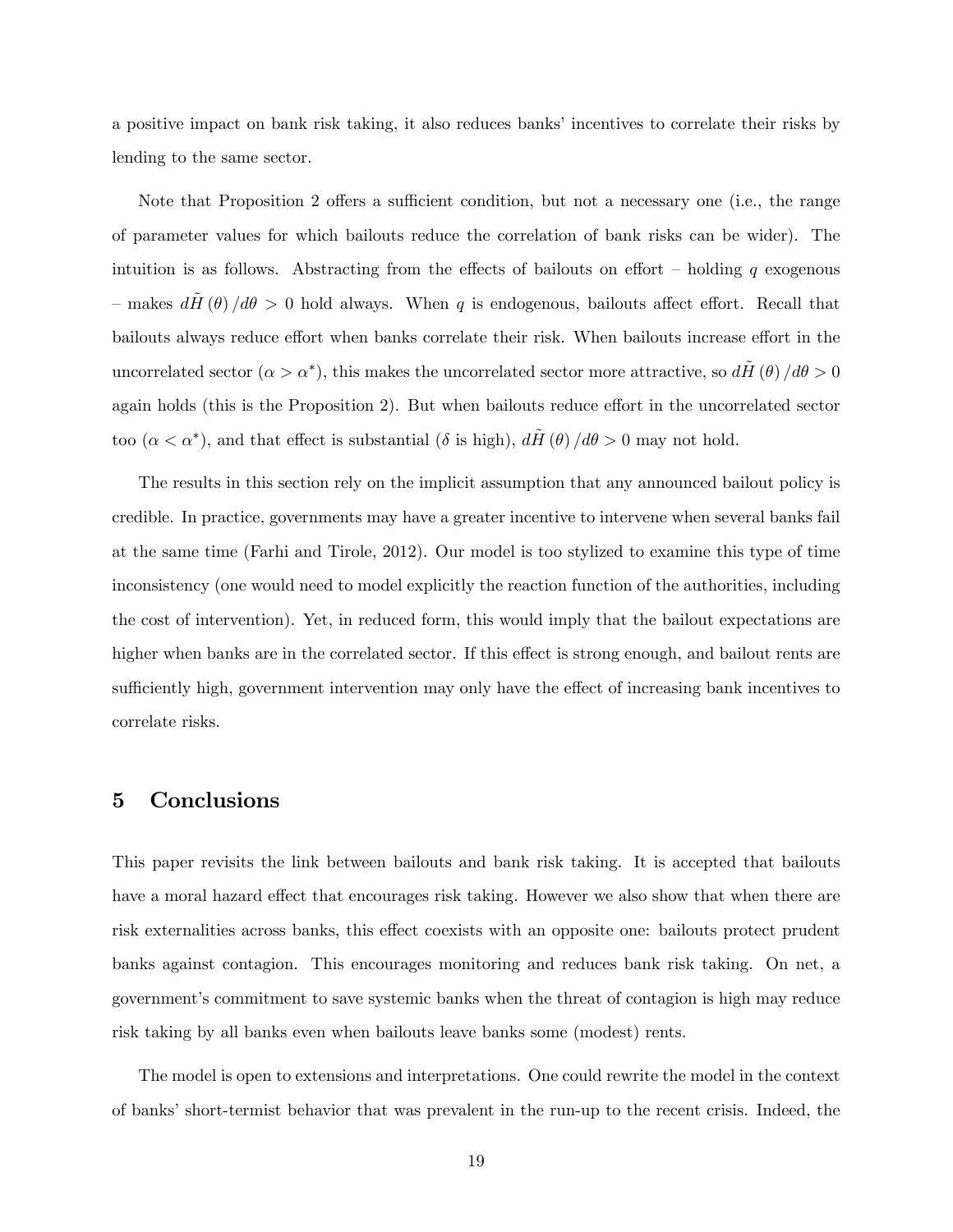concept of "insufficient monitoring" can be interpreted as business practices that generate shortterm return at expense of higher long-term risk: fee- and volume-based banking, lending with teaser rates, or the use of cheaper but unstable short-term funding. Our analysis shows that banks will have more incentives to engage in short-termist strategies when they are exposed to contagion risk that affects their long-term returns, especially if other banks are also engaging in such strategies. The model can also be rewritten to study spillovers in international contagion. For example, it would suggest that countries with debt overhang have low incentives to implement macroeconomic adjustment programs if they are subject to contagion from other countries with similar problems. A joint approach to such countries would be preferable.

The model approaches the issue of contagion in a reduced-form fashion. Future work could explore how the structure of the banking sytem affects the probability of contagious failures in the context of endogenous risk taking. For instance, what is the relationship between bank concentration or competition and risk taking and the risk of contagion? How does this affect the relationship between bailout policies and risk taking incentives? We leave these question for future research.

The results in our paper offer policy implications relevant to the current bank resolution and crisis management debates. In particular, the results caution that the recent initiatives that create impediments to timely and targeted intervention may in effect destabilize financial system. First, they would make the Önancial system more unstable in the run-up to and during crises, when banks would respond to the risk of contagion by neglecting monitoring and/or by correlating risk with unstable banks. Second, reducing scope for timely, targeted interventions may leave governments with no ex-post options but to undertake more macro, less targeted bailouts, which leave greater rents to failing banks and hence are more distortive. The model suggests that a more promising policy direction is to focus on the efficiency of interventions: creating a legal and practical conditions where interventions in distressed banks can be undertaken easily but "effectively": leaving bank shareholders (and other stakeholders) as little rents as possible.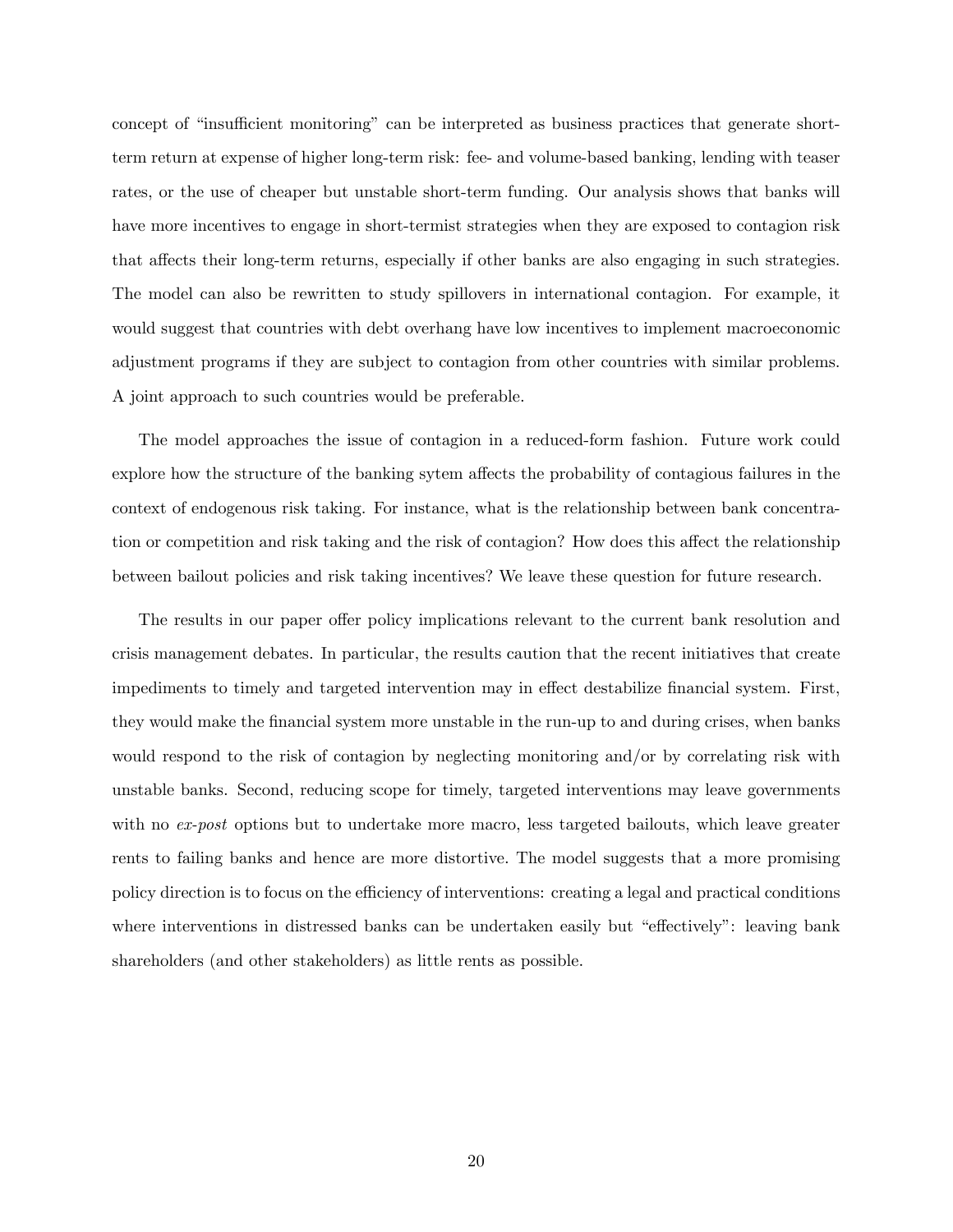## A Proof of Lemma 2.

We intend to show that under (13) and (14), the game admits a continuum of symmetric equilibria:

$$
q_i = q_j = \widehat{q} \in \left[ \frac{(1-\alpha)(V-H)}{c}, \frac{V-H}{c} \right].
$$

For  $q_j = \widehat{q} \in \left[\frac{(1-\alpha)(V-H)}{c}, \frac{V-H}{c}\right]$ , a deviation  $q_i > q_j$  is not profitable, since the marginal cost,  $cq_i$ , greater than the marginal expected revenue  $(1 - \alpha) (V - H)$  (since in those states of the world bank j always fails). A deviation  $q_i < q_j$ , is not profitable, since its marginal cost, again  $cq_i$ , is smaller than the marginal expected revenue,  $V - H$  (in those states of the world bank i is not exposed to contagion since  $q_i < q_j$ ). By the same argument there cannot be any asymmetric equilibrium with  $q_i$  or  $q_j$  in the range  $\left[ \frac{(1-\alpha)(V-H)}{c}, \frac{V-H}{c} \right]$ i :

It is left to show that no equilibrium exists with  $q_i$  and  $q_j$  outside of the range  $\left[ \frac{(1-\alpha)(V-H)}{c}, \frac{V-H}{c} \right]$ i : Assume  $q_j > \frac{V-H}{c}$ . The best response for bank i is  $q_i = \frac{V-H}{c}$  (since for  $q_i < q_j$ , expected profits are  $q_i(V-H) - \frac{c}{2}$  $\frac{c}{2}q_i^2$ ). And, as shown above, for any  $q_i > q_j$ , the marginal cost would exceed the marginal expected revenue. For  $q_i = \frac{V-H}{c}$ , the best response is  $q_j = \frac{V-H}{c}$ . So there cannot be an equilibrium with  $q_i$  or  $q_j$  greater than  $\frac{V-H}{c}$ .

Now consider  $q_j < \frac{(1-\alpha)(V-H)}{c}$ . The best response for bank i is  $q_i = \frac{(1-\alpha)(V-H)}{c}$ , since for  $q_i > q_j$ , the expected marginal revenue is  $(1 - \alpha) (V - H)$ . But the best response to  $q_i = \frac{(1 - \alpha)(V - H)}{c}$  is  $q_j = \frac{(1-\alpha)(V-H)}{c}$ . So there cannot be an equilibrium with  $q_i$  or  $q_j$  smaller than  $\frac{(1-\alpha)(V-H)}{c}$ .

Finally, note that since in all symmetric equilibria for this game expected profits can be written as  $q_i(V-H) - \frac{c}{2}$  $\frac{c}{2}q_i^2$ . They are maximized for the symmetric equilibrium  $\hat{q} = \frac{(V-H)}{c}$ , i.e.  $\hat{q} \in \frac{(V-H)}{c}$ Pareto-dominates all the other equilibria. QED.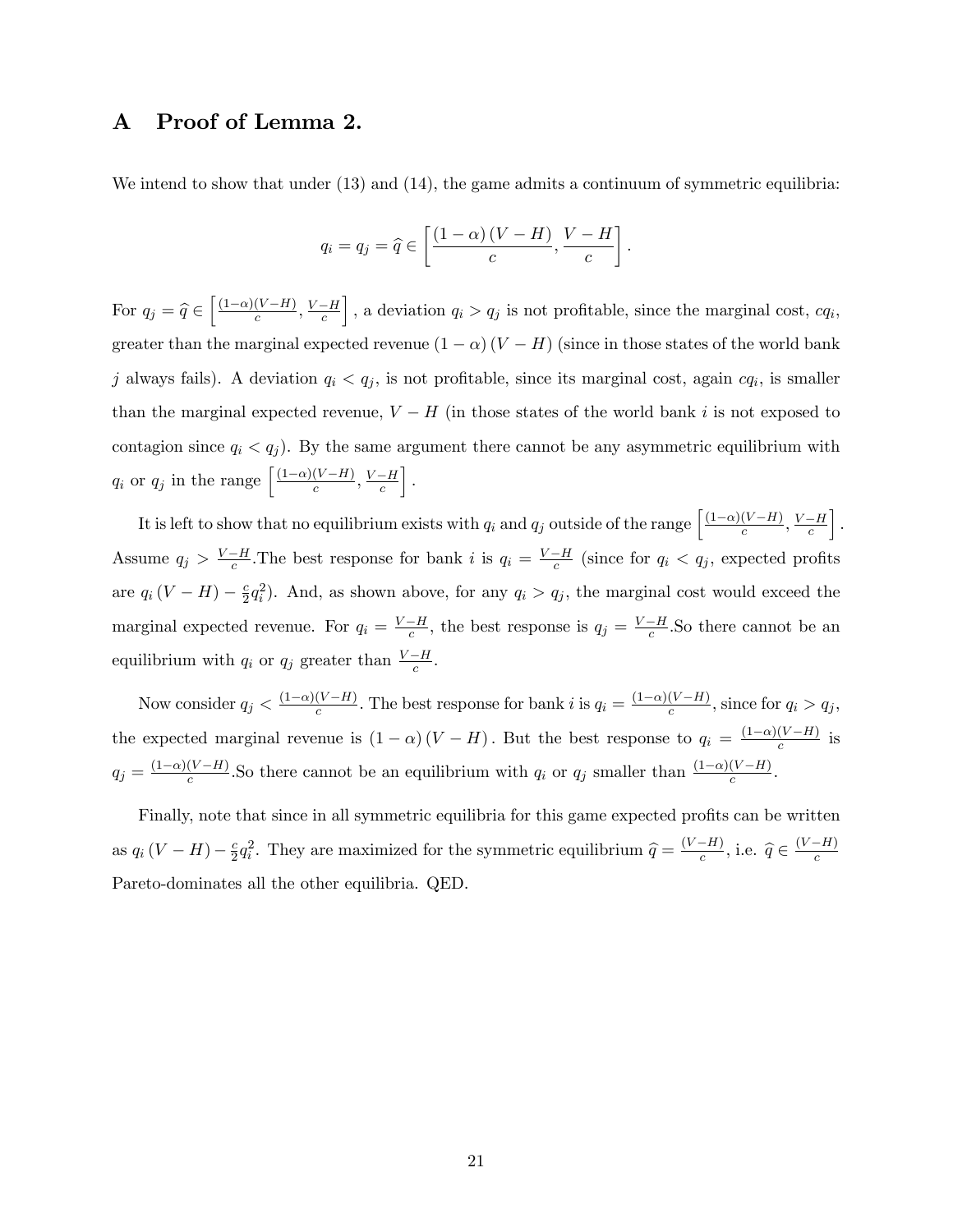## B Proof of Proposition 2.

Define:

$$
Z \equiv E(\hat{\Pi}_U|\theta) - E(\hat{\Pi}_C|\theta). \tag{26}
$$

Then:

$$
\frac{d\widetilde{H}}{d\theta} = -\frac{\frac{\partial Z}{\partial \theta}}{\frac{\partial Z}{\partial H}}.\tag{27}
$$

Substitute (20) and (24) into (26) to obtain:

$$
Z = \left(\frac{\left(1 - \alpha\left(1 - \theta\right) - \theta\delta\right)V}{c - \alpha\left(1 - \theta\right)V}\right)^2 \frac{c}{2} - \frac{\left(1 - \delta\theta\right)^2 (V - H)^2}{2c} + \delta\theta H,\tag{28}
$$

which immediately yields:

$$
\frac{\partial Z}{\partial H} = \frac{2\left(1 - \delta\theta\right)^2 (V - H)}{2c} + \delta\theta > 0
$$

and

$$
\frac{\partial Z}{\partial \theta} = c \left( 1 - \alpha \left( 1 - \theta \right) - \theta \delta \right) V^2 \frac{\alpha \left( c - V \right) - \delta \left( c - \alpha V \right)}{\left( c - \alpha \left( 1 - \theta \right) V \right)^3} + \frac{2 \delta \left( 1 - \delta \theta \right) \left( V - H \right)^2}{2c} + \delta H. \tag{29}
$$

Note that all multipliers are positive, except  $\alpha(c-V) - \delta(c - \alpha V)$ . Recall that we consider  $\alpha > \frac{c\delta}{c - (1-\delta)(R - (1-k)r_D)}$ . Rewrite the term as:

$$
\alpha (c - V) - \delta (c - \alpha V) = \alpha (c - V(1 - \delta)) - c\delta
$$
  
> 
$$
\frac{c\delta}{c - (1 - \delta)V} (c - V(1 - \delta)) - c\delta = 0.
$$

So all terms are positive:  $\frac{\partial Z}{\partial \theta} > 0$ , making  $\frac{dH}{d\theta} < 0$ . QED.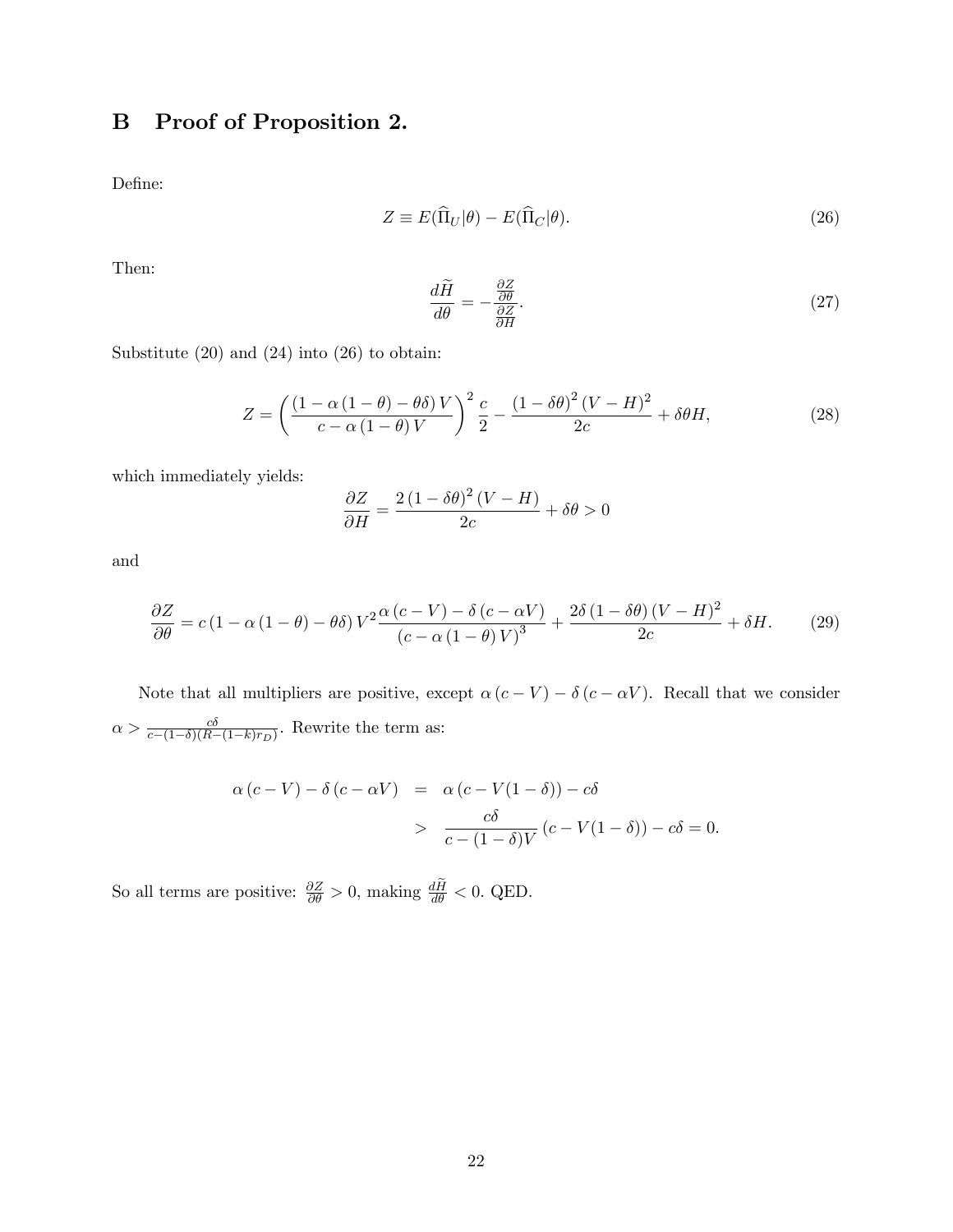## References

- [1] Acemoglu, Daron, Asuman Ozdaglar and Alireza Tahbaz-Salehi, 2012, "Systemic Risk and Stability in Financial Networks," Mimeo, MIT.
- $[2]$  Acharya, Viral, 2009, "A theory of systemic risk and design of prudential bank regulation," Journal of Financial Stability, Vol.  $5(3)$ :  $224-255$ .
- [3] Acharya, Viral and Tanju Yorulmazer, 2007, "Too Many to Fail  $-$  An Analysis of Time Inconsistency in Bank Closure Policies," Journal of Financial Intermediation, Vol. 16(1): 1-31.
- [4] Acharya, Viral and Tanju Yorulmazer. 2008a, "Cash in the Market Pricing and Optimal Resolution of Bank Failures," Review of Financial Studies, Vol.  $21(6)$ : 2705-42.
- [5] Acharya, Viral and Tanju Yorulmazer. 2008b, "Information Contagion and Bank Herding," Journal of Money, Credit and Banking, Vol. 40(1), 215-31.
- [6] Allen, Franklin and Douglas Gale, 2001, "Financial Contagion," Journal of Political Economy, Vol. 108(1): 1-33.
- [7] Allen, Franklin, Elena Carletti and Robert Marquez, 2011, "Credit Market Competition and Capital Regulation," Review of Financial Studies, Vol. 24(4): 983-1018.
- [8] Bebchuk, Lucian and Itay Goldstein, 2011, "Self-Fulfilling Credit Market Freezes," Review of Financial Studies, Vol. 24(11): 3519-3555.
- [9] BIS [Bank for International Settlements], 2010, "Basel III: A global regulatory framework for more resilient banks and banking systems," http://www.bis.org/publ/bcbs189.htm.
- [10] Caballero, Ricardo and Arvind Krishnamurthy, 2003, "Excessive Dollar Debt: Financial Development and Underinsurance," Journal of Finance, Vol.  $58(2)$ :  $867-93$ .
- [11] Caballero, Ricardo and Alp Simsek, 2013, "Fire Sales in a Model of Complexity," *Journal of* Finance, forthcoming.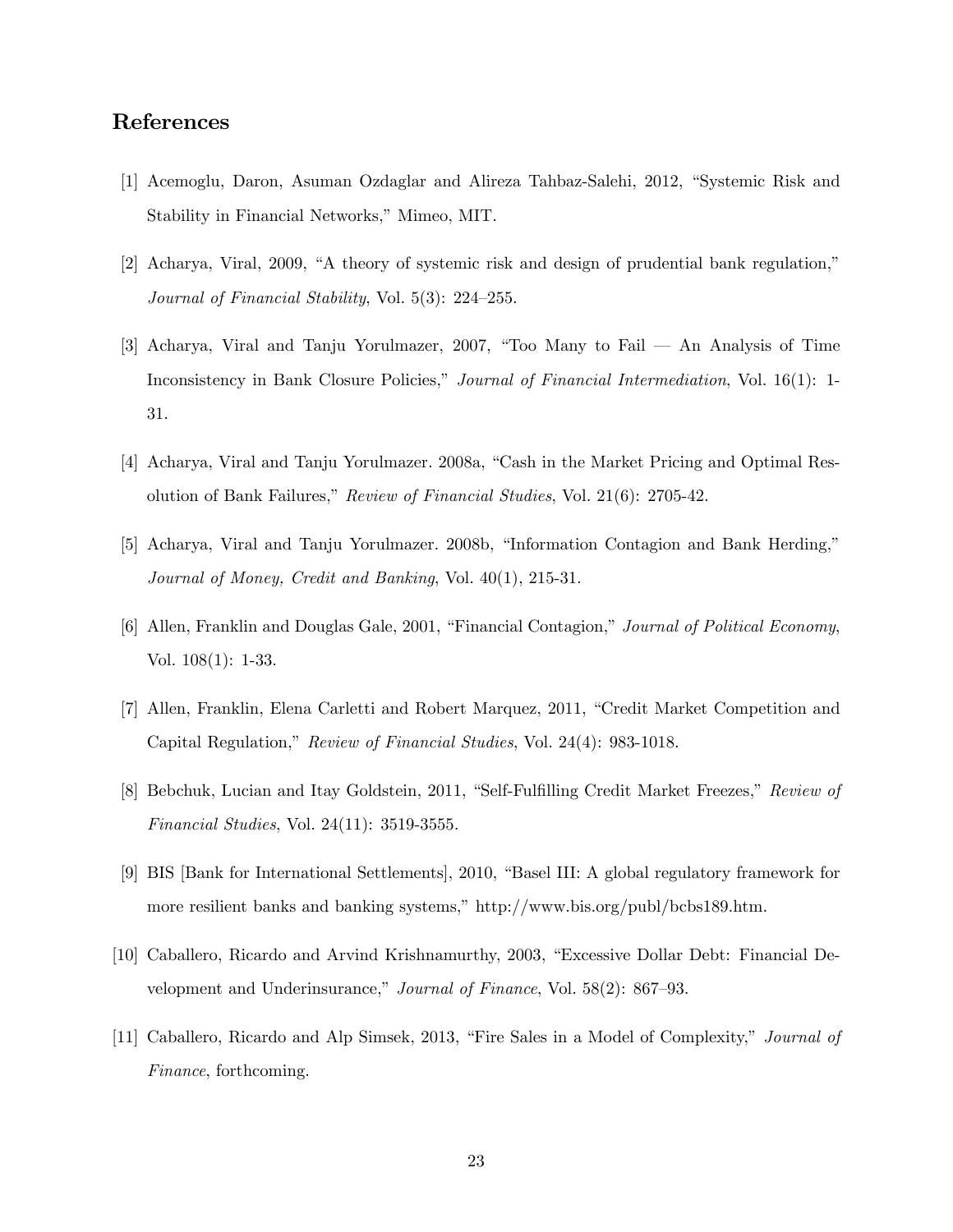- [12] Cordella, Tito and Eduardo Levy Yeyati, 2003, "Bank Bailouts: Moral Hazard vs. Value Effect," Journal of Financial Intermediation, Vol. 12(4): 300-30.
- [13] Corsetti, Giancarlo, Bernardo Guimaraes and Nouriel Roubini, 2006, "International Lending" of Last Resort and Moral Hazard: A Model of IMF's Catalytic Finance," Journal of Monetary Economics, Vol. 53(3): 441-471.
- [14] Dell'Ariccia, Giovanni, and Robert Marquez, 2006, Lending Booms and Lending Standards, Journal of Finance, Vol. 61(5): 2511-2546.
- [15] Dell'Ariccia, Giovanni, Luc Laeven and Robert Marquez, 2013, "Real Interest Rates, Leverage, and Bank Risk-Taking," Journal of Economic Theory, forthcoming.
- [16] Diamond, Douglas W. and Raghuram G. Rajan, 2005, "Liquidity Shortages and Banking Crises," Journal of Finance, Vol. 60(2): 615-47.
- [17] Diamond, Douglas W. and Raghuram Rajan, 2009, "Illiquidity and Interest Rate Policy." Mimeo, University of Chicago.
- [18] Farhi, Emmanuel and Jean Tirole. 2012, "Collective Moral Hazard, Maturity Mismatch, and Systemic Bailouts," American Economic Review, Vol. 102(1): 60-93.
- [19] Freixas, Xavier, Bruno M. Parigi and Jean-Charles Rochet, 2000, "Systemic Risk, Interbank Relations, and Liquidity Provision by the Central Bank," Journal of Money, Credit and Bank*ing*, Vol. 32 $(3)$ , 611-38.
- [20] Goldtein, Itay and Ady Pauzner, 2004, "Contagion of Self-Fulfilling Financial Crises due to Diversification of Investment Portfolios," Journal of Economic Theory, Vol. 119: 151-183.
- [21] Korinek, Anton, 2011, "Systemic Risk-Taking: Amplification Effects, Externalities, and Regulatory Responses", Mimeo, University of Maryland.
- [22] Laeven, Luc and Fabian Valencia, "Resolution of Banking Crises: The Good, the Bad, and the Ugly," IMF Working Paper No. 10/146.
- [23] Lorenzoni, Guido, 2008, "Inefficient Credit Booms," Review of Economics Studies, Vol. 75: 809-33.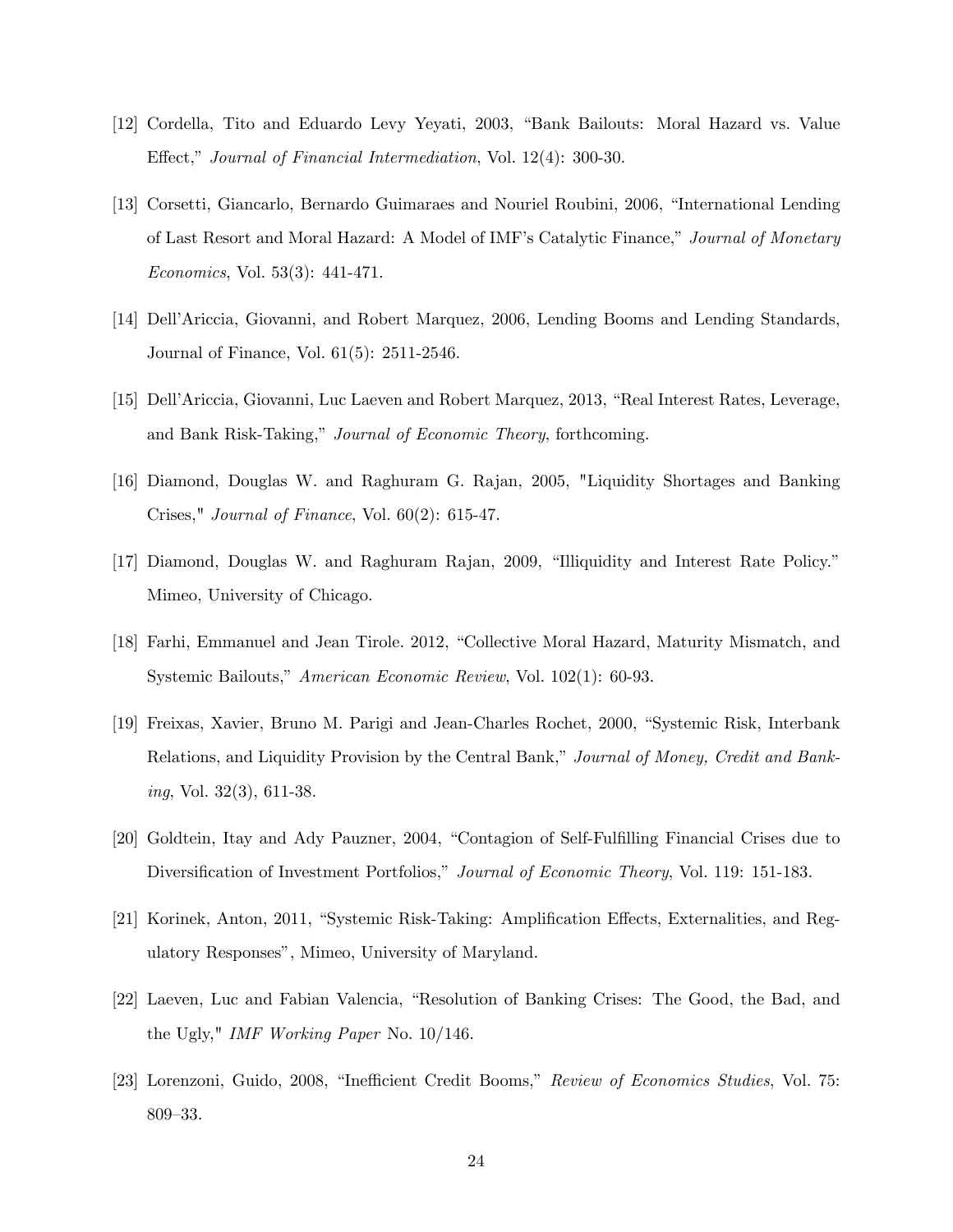- [24] Orszag, Peter, and Joseph Stiglitz, 2002, "Optimal Fire Departments: Evaluating Public Policy in the Face of Externalities," The Brookings Institution, unpublished.
- [25] Perotti, Enrico C. and Javier Suarez, 2002, "Last bank standing: What do I gain if you fail?" European Economic Review, Vol. 46(9): 1599-1622.
- [26] Rochet, Jean-Charles and Jean Tirole, 1996, "Interbank Lending and Systemic Risk," Journal of Money, Credit and Banking, Vol. 28 (4): 733-762.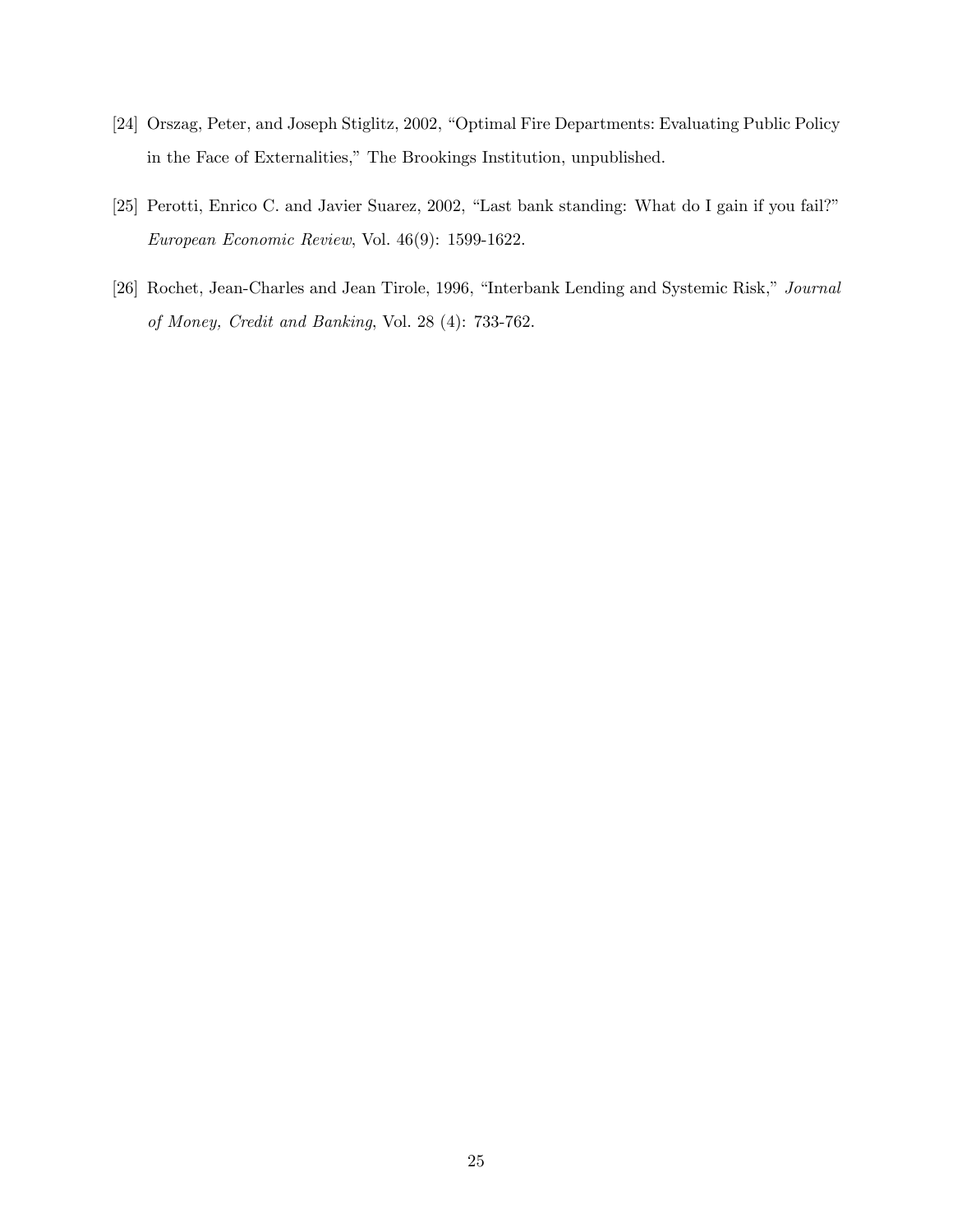**Figure 1. Game tree: the effects of contagion.** 



The Figure shows payoffs of bank *i* depending on the realizations of its own and bank *j*'s monitoring effort, and the intensity of contagion.